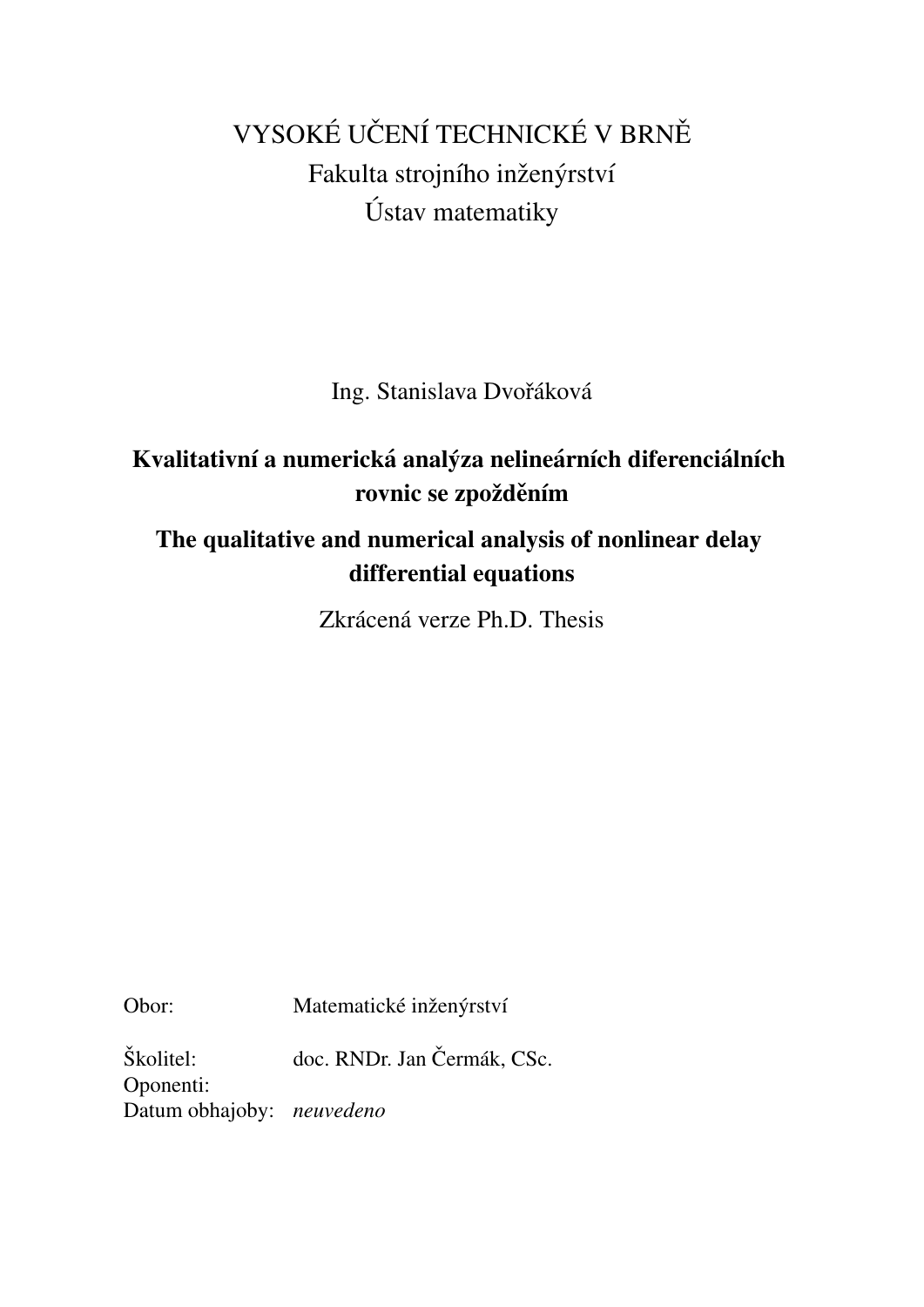# KLÍČOVÁ SLOVA

Nelineární diferenciální rovnice se zpožděním, funkcionální rovnice a nerovnost, diferenční rovnice, asymptotické chování, stabilita,  $\theta$ -metoda

# **KEYWORDS**

Nonlinear delay differential equation, functional equation and inequality, difference equation, asymptotic behaviour, stability, the  $\theta$ -method

# MÍSTO ULOŽENÍ DISERTAČNÍ PRÁCE

Oddělení vědy a výzkumu FSI VUT v Brně, Technická 2, 616 69 Brno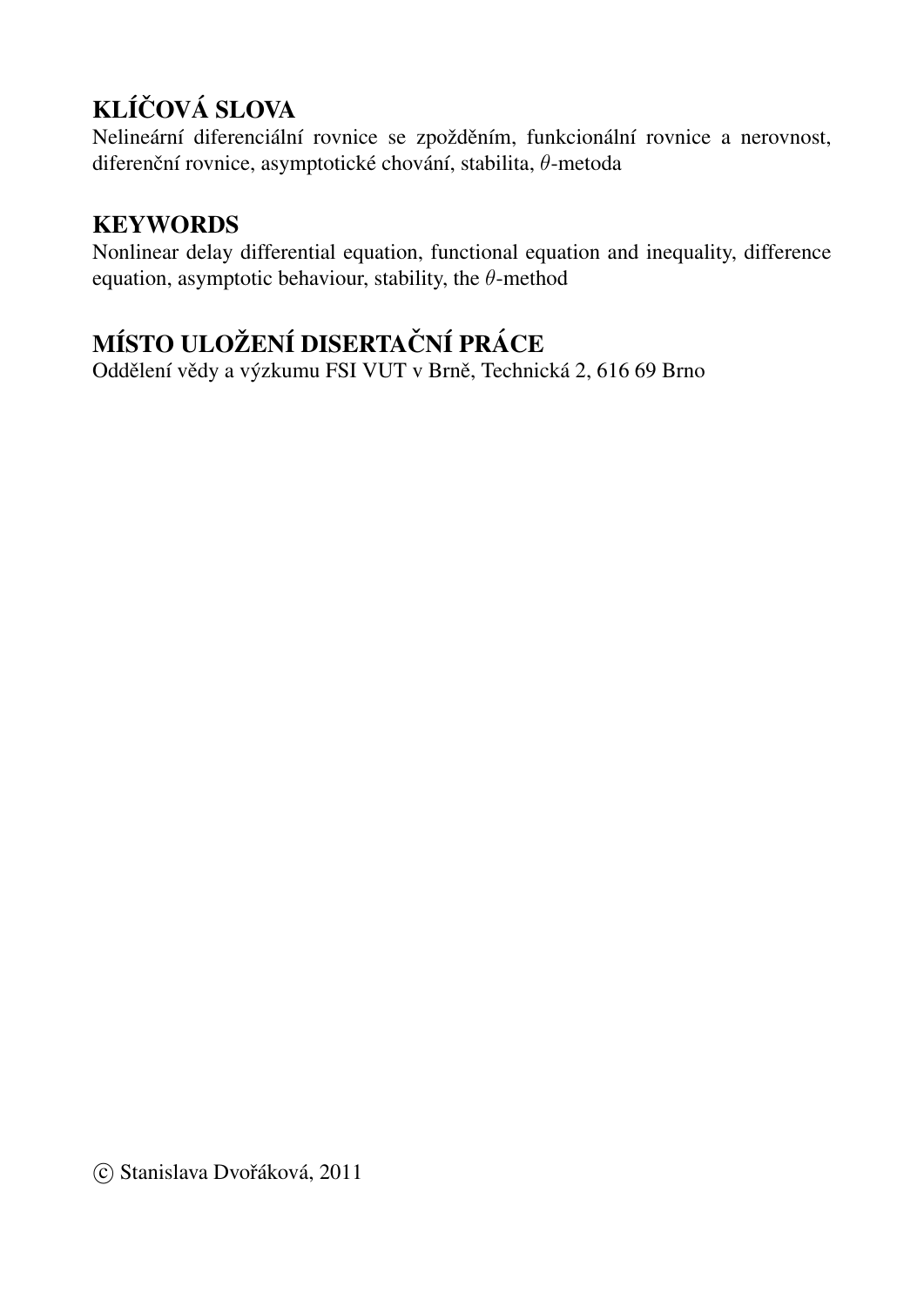# **CONTENTS**

| 1 | <b>INTRODUCTION</b>                                                                                       | $\overline{4}$ |  |  |  |
|---|-----------------------------------------------------------------------------------------------------------|----------------|--|--|--|
|   |                                                                                                           | $\overline{4}$ |  |  |  |
|   |                                                                                                           | 5              |  |  |  |
|   |                                                                                                           | 5              |  |  |  |
| 2 | <b>MAIN RESULTS</b>                                                                                       | 7              |  |  |  |
|   | 2.1 Asymptotic properties of solutions of sublinear delay differential equations $\dots \dots$            | $\tau$         |  |  |  |
|   | 2.2 Asymptotic properties of solutions of superlinear delay differential equations                        | 9              |  |  |  |
|   | 2.3 Asymptotic estimates of solutions of linear or sublinear difference equations                         | 11             |  |  |  |
|   | 2.4 Asymptotic estimates for the Euler discretization of $(1.4)$                                          | 13             |  |  |  |
|   | 2.5 Asymptotic estimates for the $\theta$ -method discretization of (1.4)                                 | 16             |  |  |  |
|   | 2.6 Stability analysis of the $\theta$ -method for the sublinear equation $\dots \dots \dots \dots \dots$ | 18             |  |  |  |
| 3 | CONCLUSION                                                                                                | 20             |  |  |  |
|   | <b>REFERENCES</b>                                                                                         |                |  |  |  |
|   | AUTOR'S CV (IN CZECH)                                                                                     |                |  |  |  |
|   | ABSTRACT                                                                                                  | 25             |  |  |  |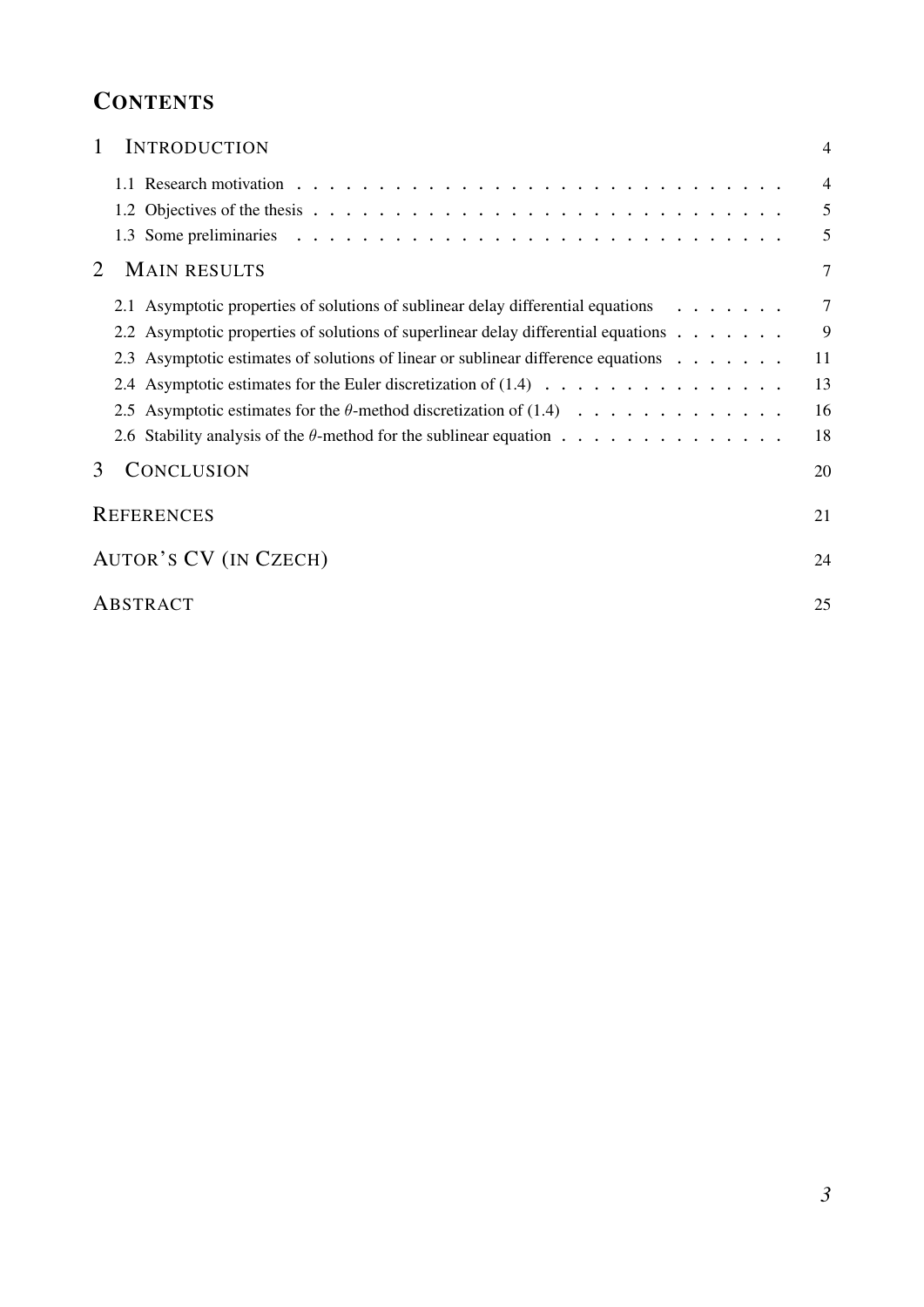#### <span id="page-3-0"></span>1 INTRODUCTION

The Ph.D. thesis is focused on the investigation of asymptotic properties of solutions of some nonlinear differential equations with delayed argument and their discrete analogues (the corresponding difference equations). The content of this thesis is formed by three scientific papers which have been published (or submitted) in international mathematical journals.

#### <span id="page-3-1"></span>1.1 RESEARCH MOTIVATION

Delay differential equations play an important role in the research field of various applied sciences such as control theory, electrical networks, population dynamics, environment science, biology and life science. Mathematical models employing delay differential equations turn out to be useful especially in the situation, where the description of investigated systems depends not only on the position of a system in the current time, but also in the past. In such cases the use of ordinary differential equations turns out to be insufficient. The presence of a delayed time argument in the investigated system may frequently influence properties of solutions. The survey of the theory related to delay differential equations can be found e.g. in books [\[3\]](#page-20-1), [\[6\]](#page-20-2), [\[17\]](#page-21-0), [\[27\]](#page-21-1) or [\[40\]](#page-22-0).

It is known that the exact solution of delay differential equations can be found just in some special cases. There is no unified approach to solve the delayed differential equations, even in the linear case. The theory of ordinary differential equations gives various methods to obtain analytical solution (e.g. the variation of constants method, the separation of variables method and others). But these methods are inapplicable dealing with delay differential equations. Hence qualitative and numerical analysis of these equations gather great importance.

The importance of numerical solutions of delay differential equations has still been stated in the first chapter. Problems of numerical methods for (linear as well as nonlinear) delay differential equations have been investigated in many papers (see e.g. [\[7\]](#page-20-3), [\[23\]](#page-21-2), [\[24\]](#page-21-3), [\[35\]](#page-22-1), [\[37\]](#page-22-2) or [\[43\]](#page-22-3)). General reference is [\[6\]](#page-20-2), where the overview of basic results from numerical analysis for differential equations with delayed argument can be found. In particular, numerical investigations of the  $\theta$ -method for some linear delay differential equations are the subject of papers [\[5\]](#page-20-4), [\[12\]](#page-20-5), [\[19\]](#page-21-4), [\[20\]](#page-21-5), [\[32\]](#page-21-6) and [\[44\]](#page-22-4). It can be stated that the analysis of the  $\theta$ -method for nonlinear delay differential equations is just at its beginning.

For successful implementation of numerical methods it is often necessary to have general information about qualitative behaviour of solutions of the corresponding exact equation. In this sense the qualitative and numerical analysis of solutions of delay differential equations influence each other. As an example we can mention a simple initial value problem

$$
x'(t) = -x(0.99 t), \quad t \ge 0, \quad x(0) = 1.
$$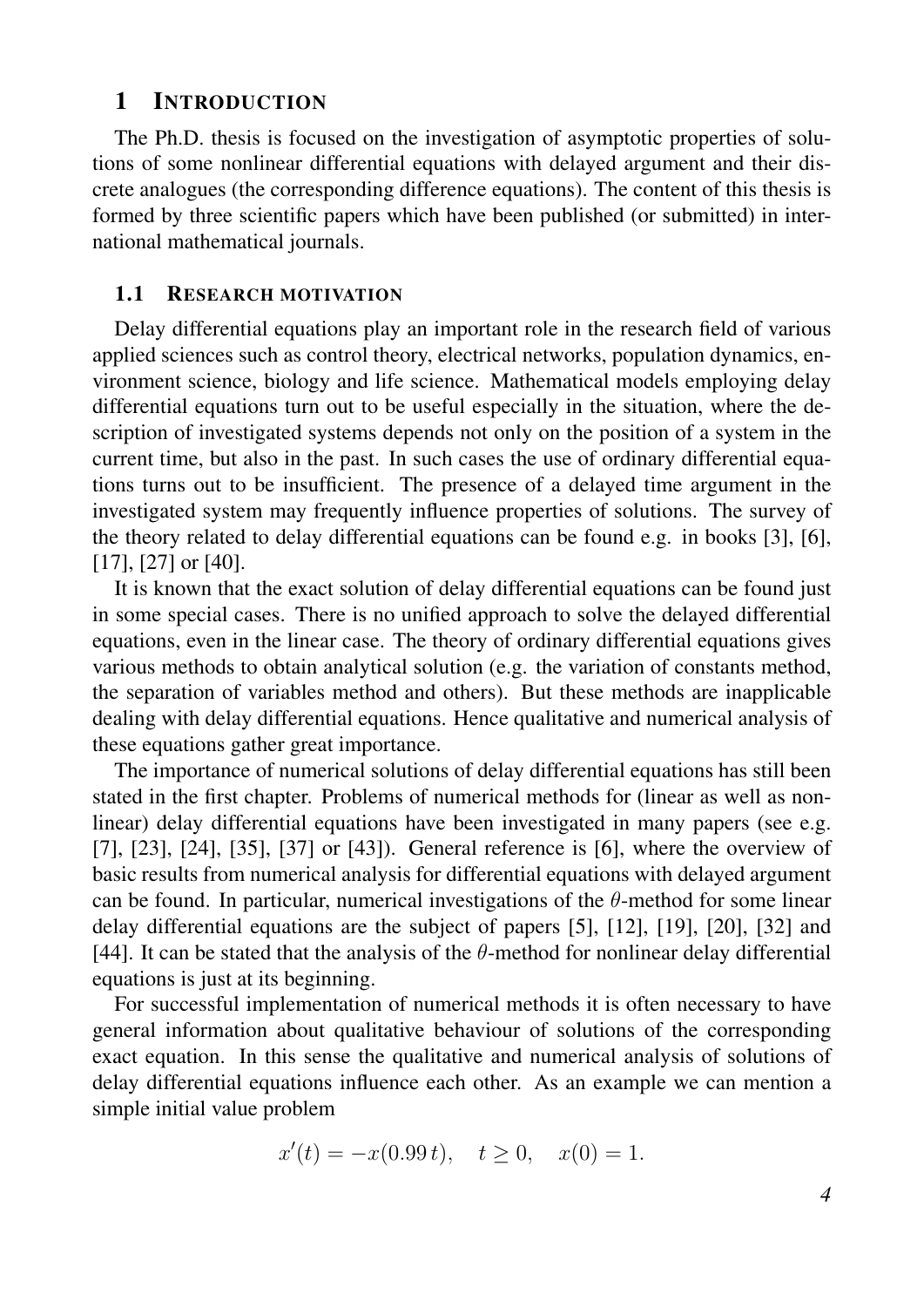Its solution (exact or numerical) takes within a long time interval almost zero values (e.g.  $x(t) \approx 10^{-10}$  for  $t \in (100, 200)$ ), consequently the numerical solution gives the identically zero solution after some critical instant due to the rounding errors. But it is contrary to qualitative behaviour of the exact solution, which is not stable (for more details see [\[35\]](#page-22-1) and [\[31\]](#page-21-7)). From this point of view, the simultaneous qualitative and numerical investigation of delay differential equations seems to be desirable.

#### <span id="page-4-0"></span>1.2 OBJECTIVES OF THE THESIS

The aim of the thesis is to investigate qualitative (especially asymptotic) properties of some nonlinear delay differential and difference equations.

The thesis deals with the behaviour of all solutions of the differential equation

<span id="page-4-2"></span>
$$
x'(t) = a(t)x(t) + f(t, x(\tau(t))), \quad t \in I := [t_0, \infty), \tag{1.1}
$$

where  $x(t)$  represents a given state value,  $\tau(t)$  is representing delayed argument and the function  $f(t, x)$  fulfills the relation

<span id="page-4-3"></span>
$$
|f(t,x)| \le |b(t)||x|^r + |g(t)| \tag{1.2}
$$

for suitable continuous functions  $b(t)$ ,  $q(t)$  and a positive real scalar r.

The first goal is to analyse asymptotic properties of this equation. The second aim of the thesis concerns asymptotic properties of solutions of the delay difference equation

<span id="page-4-4"></span>
$$
\Delta y(n) = p(n)y(n) + \sum_{i=1}^{k} q_i(n)|y(\bar{\tau}_i(n))|^{r_i} \operatorname{sgn} y(\bar{\tau}_i(n)) + d(n), \ n \in \mathbb{N}(n_0), \ (1.3)
$$

where  $0 < r_i \leq 1$  are real scalars,  $p(n)$ ,  $q_i(n)$ ,  $d(n)$  are sequences of reals and  $\bar{\tau}_i(n)$ are suitable sequences of integers. This difference equation has been obtained via the numerical discretization of the studied differential equation, where several delays instead of one delay have been considered. For this purpose, we utilized the Euler method as the probably simplest convergent numerical schema. Also other studied discrete equations correspond to selected numerical formulae, which can be used for approximate solutions of analysed equation.

Another task consists in comparisons of the results following from qualitative analysis of studied delay differential equations and corresponding difference equations. Due to these comparisons, we set up conditions on numerical parameters (the stepsize) preserving specific qualitative properties of underlying equations (stability solutions, asymptotic estimates, etc.).

#### <span id="page-4-1"></span>1.3 SOME PRELIMINARIES

In the thesis the problem of the asymptotic bounds of all solutions for the nonlinear delay differential equation [\(1.1\)](#page-4-2) is studied, where  $a: I \to \mathbb{R}$  is a continuous function,  $f: I \times \mathbb{R} \to \mathbb{R}$  is a given continuous function and  $\tau: I \to \mathbb{R}$  is a real continuous,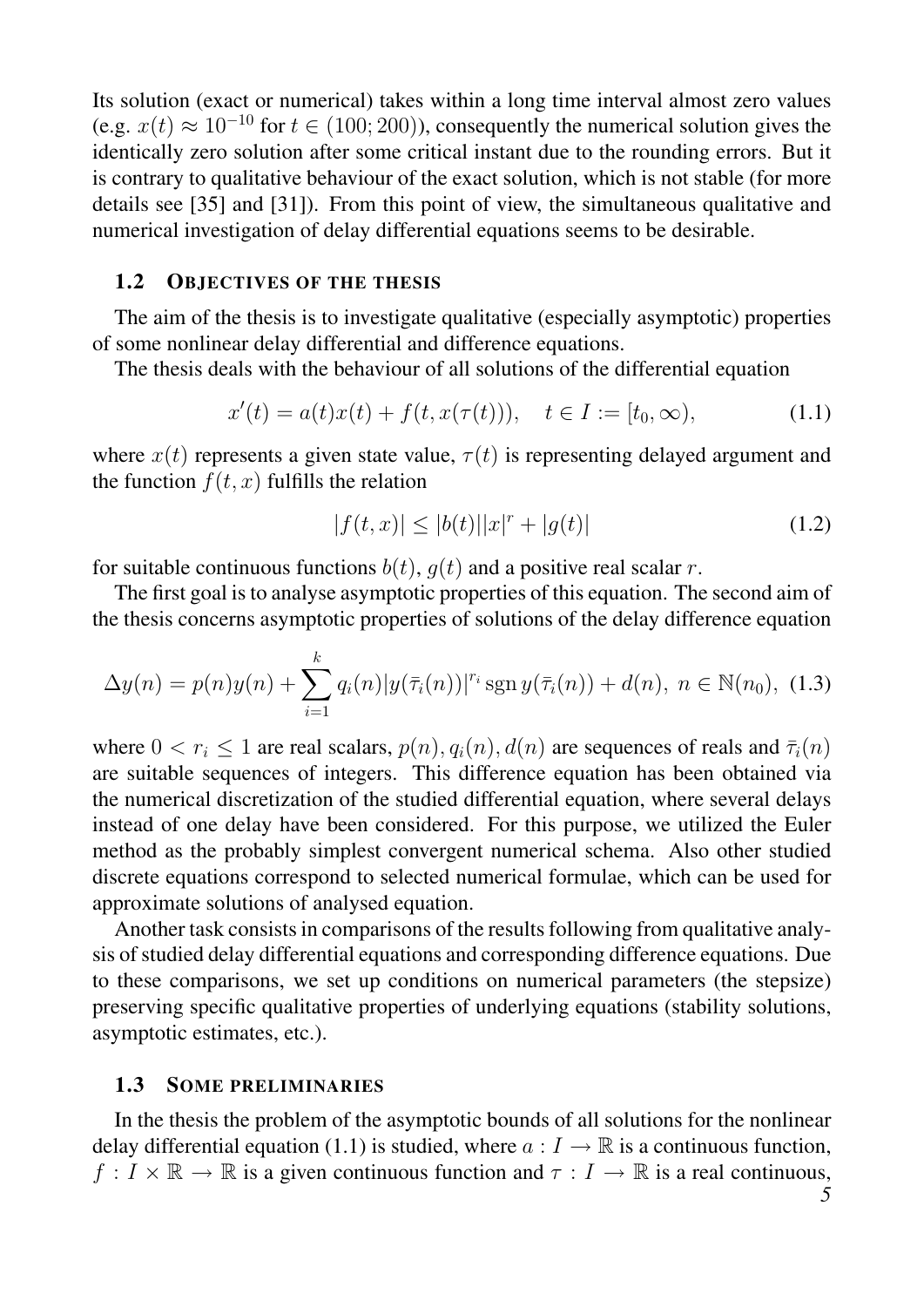increasing and unbounded function on I, which fulfills conditions  $\tau(t) < t$  for all  $t >$  $t_0$  and  $\tau(t_0) \le t_0$ . In particular, it also involves some special cases, e.g.  $\tau(t) = t - \kappa$ ,  $\kappa > 0$  (constant delay) or  $\tau(t) = \lambda t$ ,  $0 < \lambda < 1$ ,  $t \ge 0$  (proportional delay).

Further we assume that the function  $f(t, x)$  fulfils the relation [\(1.2\)](#page-4-3) for a suitable real number  $r > 0$ , where  $x \in \mathbb{R}$  and  $b(t)$ ,  $q(t)$  are continuous functions on I.

We discuss two cases of studied equations: sublinear delay differential equations  $(0 < r \leq 1$ , note that  $r = 1$  corresponds to the linear case) and superlinear delay differential equations ( $r > 1$ ). The example of a sublinear equation is

<span id="page-5-0"></span>
$$
x'(t) = a(t)x(t) + b(t)|x(\tau(t))|^{r} \operatorname{sgn} x(\tau(t)) + g(t), \quad t \in I, \ 0 < r \le 1. \tag{1.4}
$$

Similarly, as an example of a superlinear equation we can mention the equation

$$
x'(t) = a(t)x(t) + b(t)|x(\tau(t))|^{r} \operatorname{sgn} x(\tau(t)) + g(t), \quad t \in I, r > 1.
$$

By a solution of [\(1.1\)](#page-4-2) we understand a real valued function  $x(t)$  which is continuous on  $[\tau(t_0),\infty)$ , continuously differentiable on I and satisfies [\(1.1\)](#page-4-2) on I.

As far as the existence and uniqueness of solutions of [\(1.1\)](#page-4-2) are concerned, assuming  $\tau(t_0) < t_0$  we can apply the method of steps to show that there exists a unique solution of this equation coinciding with a given initial function on the initial interval  $[\tau(t_0), t_0]$ . But if  $\tau(t_0) = t_0$  is valid, then the initial set degenerates to  $\{t_0\}$  and instead of the initial function we prescribe the initial condition  $x(t_0) = x_0$ . To show the existence and uniqueness of the solution of the corresponding initial value problem, we can mention the following result issuing from Theorem 1 and Corollary 6 of [\[18\]](#page-21-8).

<span id="page-5-5"></span>Theorem 1.1. *Consider the equation [\(1.1\)](#page-4-2) subject to the inequality [\(1.2\)](#page-4-3). Then [\(1.1\)](#page-4-2)* has a solution on I for any initial value  $x_0$ . Furthermore, if  $f(t, x)$  is Lipschitz con*tinuous, then this solution is unique.*

The asymptotic properties of solutions of [\(1.1\)](#page-4-2) depend on the sign of the coefficient  $a(t)$ . To describe the asymptotic behaviour of solutions of [\(1.1\)](#page-4-2) with  $a(t)$  negative, we introduce the following functional relations, namely the Abel functional equation

<span id="page-5-1"></span>
$$
\psi(\tau(t)) = \psi(t) - 1, \quad t \in I,\tag{1.5}
$$

the auxiliary nonlinear functional equation

<span id="page-5-2"></span>
$$
|b(t)|\omega^r(\tau(t)) = |a(t)|\omega(t), \quad t \in I \tag{1.6}
$$

and corresponding functional inequality

<span id="page-5-4"></span>
$$
|b(t)|\omega^r(\tau(t)) \le |a(t)|\omega(t) \quad t \in I. \tag{1.7}
$$

<span id="page-5-3"></span>The question of the existence and uniqueness of solutions of equations [\(1.5\)](#page-5-1) and [\(1.6\)](#page-5-2) can be found, e.g., in the monograph [\[29\]](#page-21-9). Here we recall the statement ensuring the existence of solutions of [\(1.5\)](#page-5-1) which has some differential properties.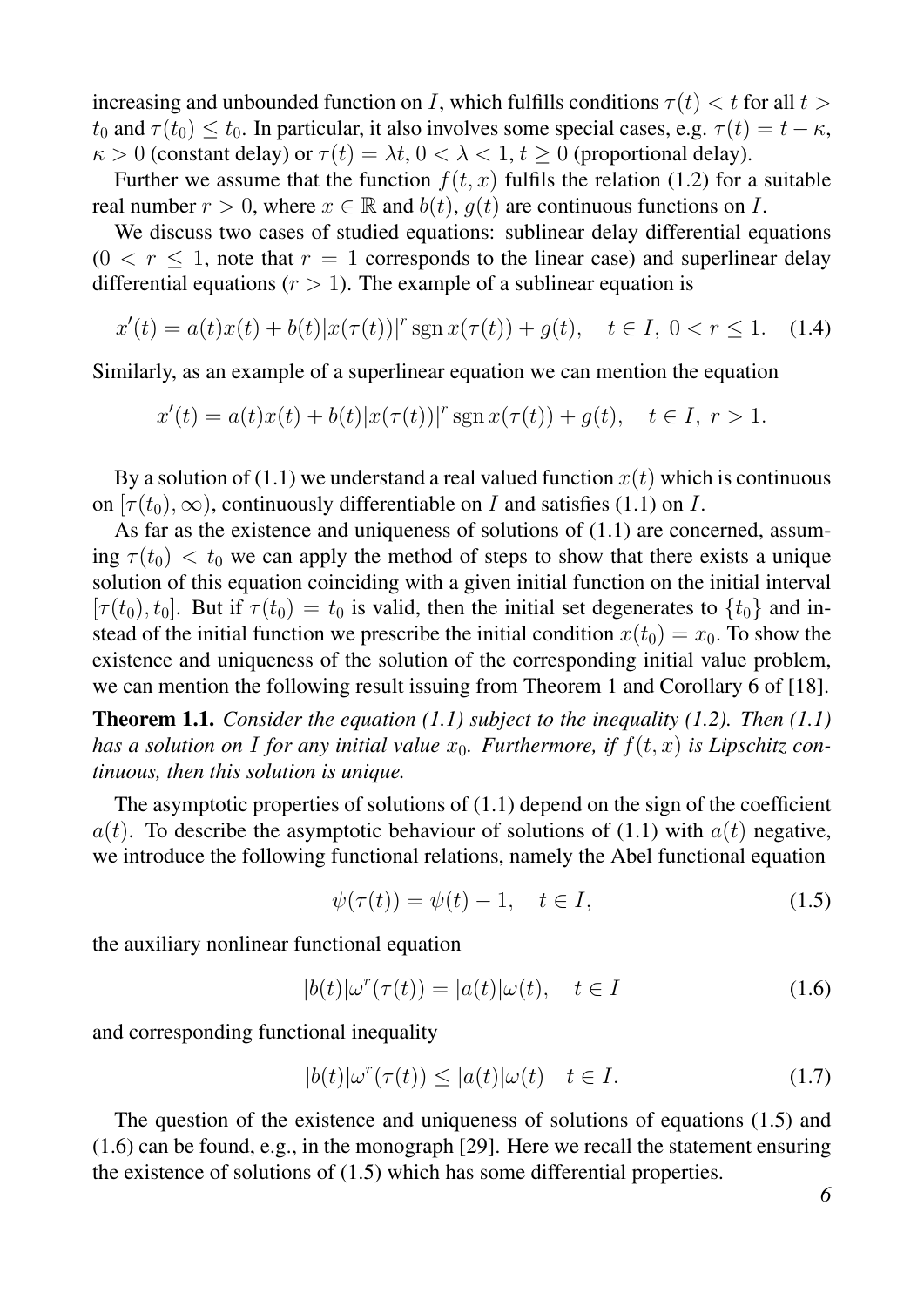**Proposition 1.2.** Let  $\tau \in C^1(I)$ ,  $\tau(t) < t$  and  $\tau'(t) > 0$  for all  $t \in I$ . Then there *exits a solution*  $\psi \in C^1([\tau(t_0), \infty))$  *of* [\(1.5\)](#page-5-1) *such that*  $\psi'(t) > 0$  *for all*  $t \in I$ *.* 

<span id="page-6-2"></span>Remark 1.3. *Because of the assumption of Proposition [1.2](#page-5-3) throughout the thesis we assume that*  $\tau(t) < t$  *for all*  $t \in I$  *(the case*  $\tau(t_0) = t_0$  *does not enable to solve [\(1.5\)](#page-5-1) on the whole* I*). However, we note that all the results presented in the thesis are valid (with some minor modifications) also for lags vanishing at*  $t_0$  *because we are interested in the asymptotic behaviour of solutions as*  $t \rightarrow \infty$ *.* 

Now we discuss properties of the nonlinear functional equation [\(1.6\)](#page-5-2) which will be relevant in Section [2.2.](#page-8-0)

<span id="page-6-3"></span>**Proposition 1.4.** Consider the functional equation [\(1.6\)](#page-5-2), where  $a, b, \tau \in C^1(I)$ ,  $a(t) \, < \, 0, \; b(t) \, \neq \, 0, \; \frac{|b(t)|}{|a(t)|}$  $\frac{|b(t)|}{|a(t)|}$  is nondecreasing on I,  $\tau(t) < t$  for all  $t \in I$ ,  $\tau(t)$  is *increasing on* I and let  $\overline{M} > 0$  be arbitrarily large. Then there exists a positive and *nondecreasing solution*  $\omega \in C^1(I)$  *of* [\(1.6\)](#page-5-2) such that  $\omega(t) > M$  for all  $t \in [\tau(t_0), t_0]$ .

#### <span id="page-6-0"></span>2 MAIN RESULTS

This chapter brings the overview of the main results presented in the Ph.D. thesis.

#### <span id="page-6-1"></span>2.1 ASYMPTOTIC PROPERTIES OF SOLUTIONS OF SUBLINEAR DELAY DIFFERENTIAL EQUATIONS

Sublinear differential equation is an equation of the form [\(1.1\)](#page-4-2) satisfying condition [\(1.2\)](#page-4-3) for a suitable  $0 < r \le 1$ . The results presented in this section appeared in the paper [\[10\]](#page-20-6).

First, we mention theorems which yield asymptotic estimates of solutions of [\(1.1\)](#page-4-2), [\(1.2\)](#page-4-3), where we distinguish the cases  $a(t)$  positive and negative. Secondly, we formulate consequences of these estimates in some particular cases.

Theorem 2.1. *Consider the equation [\(1.1\)](#page-4-2) subject to the condition [\(1.2\)](#page-4-3) for a suitable real*  $0 < r \leq 1$ *, where*  $a, b, g, \tau \in C(I)$ *,*  $f \in C(I \times \mathbb{R})$ *,*  $\tau(t) < t$  *for all*  $t \in I$ *,*  $\tau(t)$ *is increasing and unbounded on* I *and let both the integrals*

$$
\int_{t_0}^{\infty} |b(t)| \exp\{- (1 - r) \int_{t_0}^{\tau(t)} a(u) du - \int_{\tau(t)}^{t} a(u) du\} dt,
$$

$$
\int_{t_0}^{\infty} \exp\{- \int_{t_0}^{t} a(u) du\} |g(t)| dt
$$

*converge. Then for any solution*  $x(t)$  *of*  $(1.1)$  *there exists a constant*  $L \in \mathbb{R}$  *such that* 

$$
\lim_{t \to \infty} x(t) \exp\{-\int_{t_0}^t a(u) \, \mathrm{d}u\} = L.
$$

Remark 2.2. *The positivity of the coefficient* a(t) *is not strictly required in the previous theorem. However, the convergence requirement put on both integrals would be too strict constraint in the opposite case.*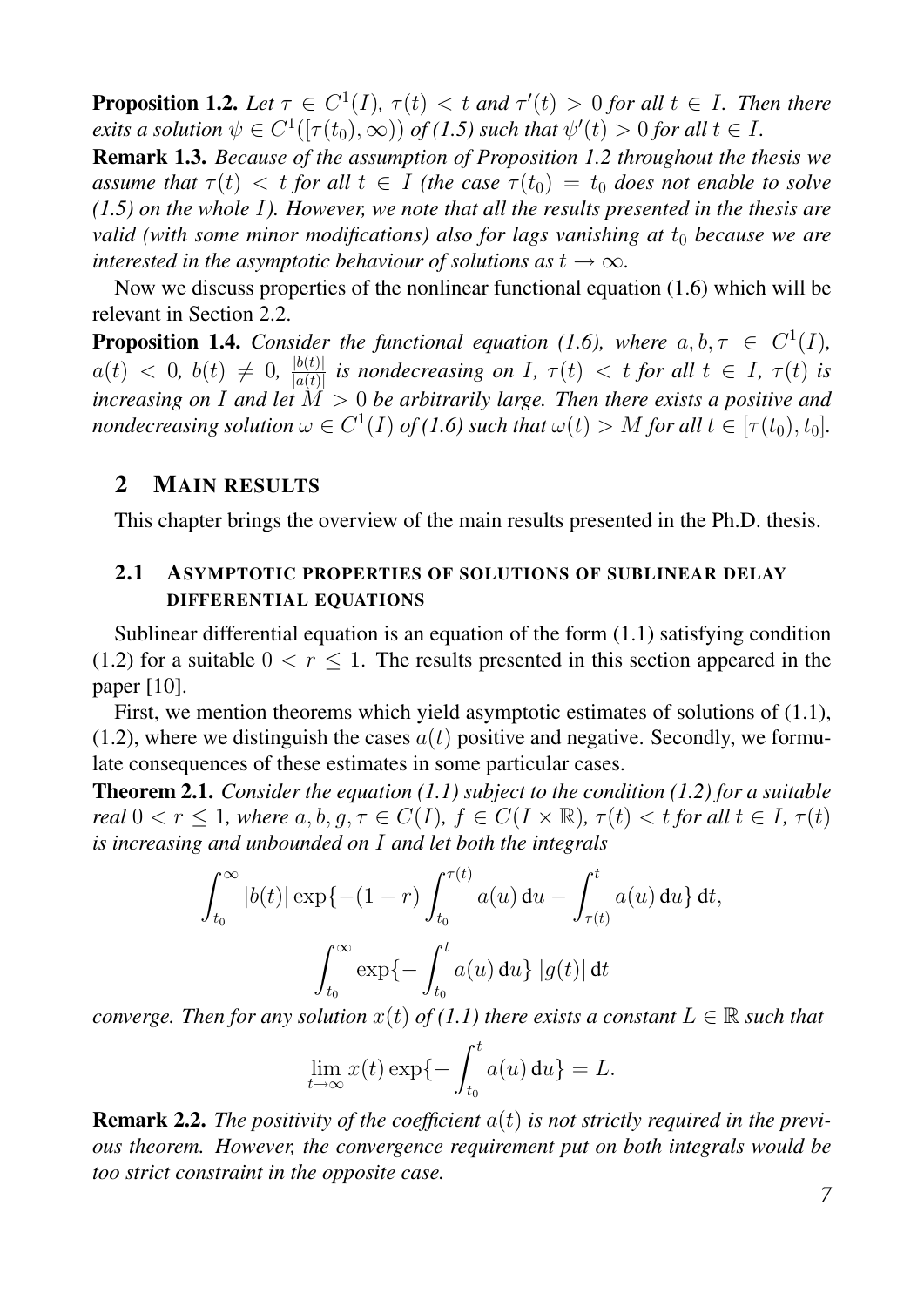Now we presented the asymptotic properties of solutions of [\(1.1\)](#page-4-2), [\(1.2\)](#page-4-3) provided  $a(t)$  is negative.

Theorem 2.3. *Consider the equation [\(1.1\)](#page-4-2) subject to the condition [\(1.2\)](#page-4-3) for a suitable real*  $0 < r \leq 1$ *, where*  $a \in C(I)$  *is negative and nonincreasing on I,*  $f \in C(I \times \mathbb{R})$ *,*  $b, g \in C(I), \tau \in C^1(I), \tau(t) < t, \tau'(t) > 0$  for all  $t \in I$  and  $\tau(t) \to \infty$  as  $t \rightarrow \infty$ *. Let*  $\psi(t)$  *be a solution of [\(1.5\)](#page-5-1)* with the properties guaranteed by Proposition *[1.2](#page-5-3) such that*  $\int_{t_0}^{\infty}$  $\psi'(t)$  $\frac{\psi(t)}{-a(t)}$  dt  $<\infty$ . Further assume that there exists a positive function  $\omega \in C^2(I)$  fulfilling the inequality [\(1.7\)](#page-5-4) such that  $\omega' - \omega a > 0$  on I,  $\omega'$  $\int_{\ast}^{t}/(\omega'-\omega a)$  *is nonincreasing on* I *and*

$$
\int_{t_0}^{\infty}\frac{\omega'_*(t)}{\omega'(t)-\omega(t)a(t)}\;\psi'(t)\;\!{\rm d}t<\infty,
$$

where  $\omega'_*$  $\mathcal{L}'_*(t) = (|\omega'(t)| - \omega'(t))/2, t \in I$ . If  $g(t) = O(\omega(t))$  as  $t \to \infty$ , then

 $x(t) = O(\omega(t))$  *as*  $t \to \infty$ 

*for any solution*  $x(t)$  *of*  $(1.1)$ *.* 

Remark 2.4. *The previous theorem essentially says that, under certain constraints, the solution* x(t) *of the delay differential equation [\(1.1\)](#page-4-2) can be estimated by a solution* ω(t) *of the functional nondifferential equation [\(1.7\)](#page-5-4). However, finding such a solution is not a simple matter, in general.*

<span id="page-7-2"></span>Remark 2.5. *It follows from the proof of Theorem [2.3](#page-6-2) that considering [\(1.2\)](#page-4-3) with* g(t) *identically zero on* I *we can omit the assumptions that* a(t) *is nonincreasing and*  $\int_{t_0}^{\infty}$  $\psi'(t)$  $\frac{\psi^*(t)}{-a(t)}$  dt  $<\infty$ . Similarly, if  $g(t)$  is not identically zero on I and both the mentioned *assumptions are replaced by*  $a(t) \le a < 0$  *for all*  $t \in I$ *, then using the same line of arguments as given in the proof of Theorem [2.3](#page-6-2) we can modify the result of Theorem [2.3](#page-6-2) as*

$$
x(t) = O(\omega(t)\psi(t)) \text{ as } t \to \infty
$$

*for any solution*  $x(t)$  *of*  $(1.1)$ *.* 

Now we give some applications of Theorem [2.1](#page-5-5) and Theorem [2.3.](#page-6-2) Particularly, we consider the equation [\(1.4\)](#page-5-0) under various assumptions on  $a(t)$ ,  $b(t)$  and show that the previous assertions can yield effective asymptotic results.

<span id="page-7-1"></span>Corollary 2.6. *Consider the sublinear delay differential equation*

<span id="page-7-0"></span>
$$
x'(t) = a(t)x(t) + b(t)|x(\tau(t))|^{r} \operatorname{sgn} x(\tau(t)) + g(t), \quad t \in I, \ 0 < r < 1,\tag{2.1}
$$

 $where \ a, b, g \in C(I), \ \tau \in C^1(I), \ 0 < |b(t)| \leq K |a(t)|, \ \tau(t) < t, \ \tau'(t) > 0 \ for \ all$  $t \in I$  *and a suitable real*  $K > 0$  *and*  $\tau(t) \to \infty$  *as*  $t \to \infty$ *.* 

*(i)* If  $a(t)$  is positive on I and  $\int_{t_0}^{\infty} \exp\{-\int_{t_0}^t a(u) \, du\} |g(t)| \, dt < \infty$ , then for any *solution*  $x(t)$  *of* [\(2.1\)](#page-7-0) there exists a constant  $L \in \mathbb{R}$  *such that* 

$$
\lim_{t \to \infty} x(t) \exp\{-\int_{t_0}^t a(u) \, \mathrm{d}u\} = L.
$$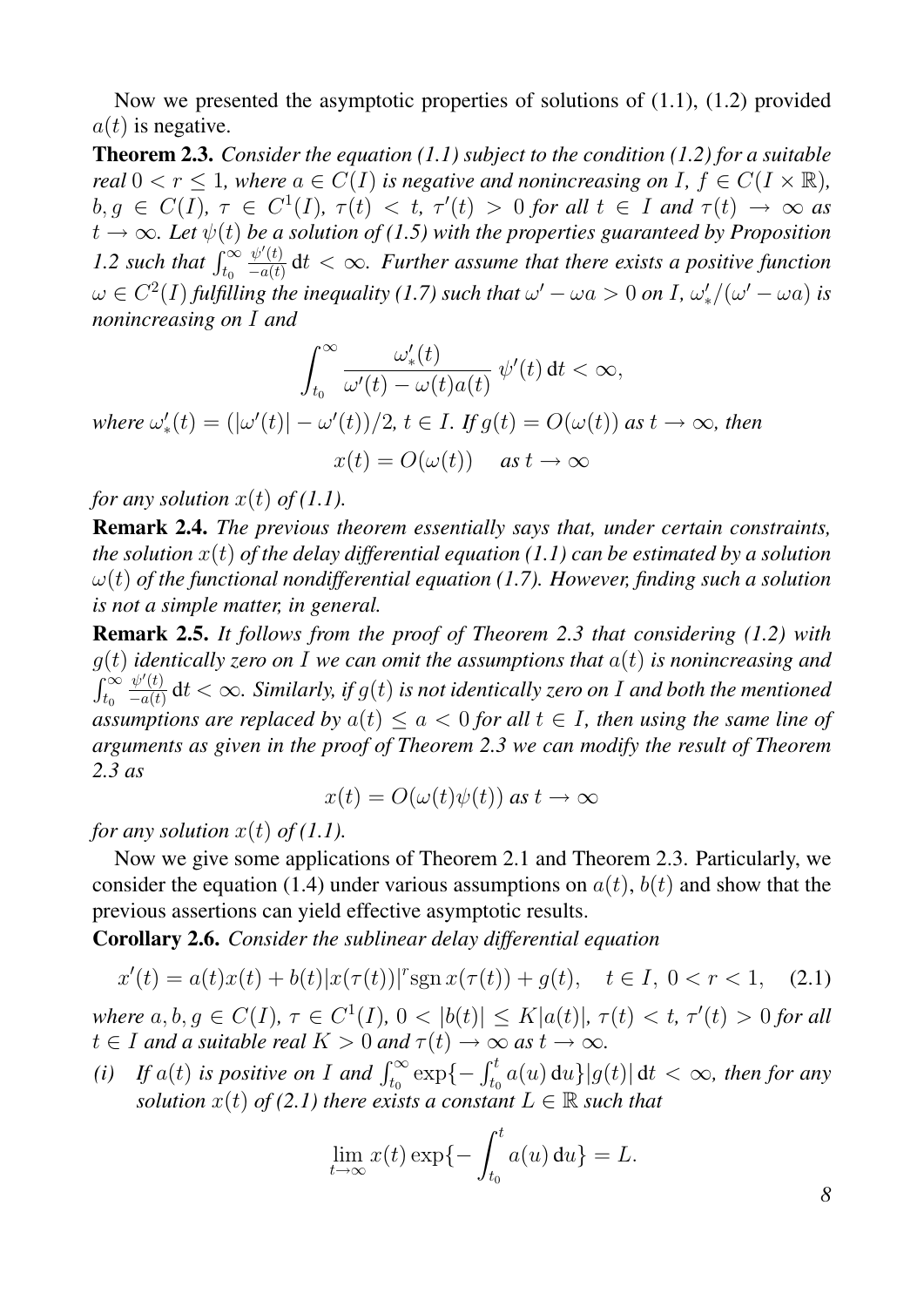- *(ii) If*  $a(t)$  *is negative and*  $q(t)$  *is identically zero on I*, then any solution  $x(t)$  of [\(2.1\)](#page-7-0) *is bounded on* I*.*
- *(iii)* If  $a(t)$  is negative and nonincreasing on I,  $g(t)$  is bounded on I and  $\int_{t_0}^{\infty}$  $\psi'(t)$  $\frac{\psi(t)}{-a(t)} dt$ *converges, where*  $\psi(t)$  *is a solution of the Abel equation [\(1.5\)](#page-5-1)* with the properties *guaranteed by Proposition [1.2,](#page-5-3) then any solution*  $x(t)$  *of* [\(2.1\)](#page-7-0) is bounded on I.

Further we consider only the cases when  $a(t)$  is negative and  $q(t)$  is identically zero on I in [\(1.4\)](#page-5-0). The extension of the next results also to  $a(t)$  positive and  $q(t)$  nonzero can be easily done by use of Theorem [2.1](#page-5-5) and Theorem [2.3.](#page-6-2)

Corollary 2.7. *Consider the equation without forcing term*

<span id="page-8-1"></span>
$$
x'(t) = a(t)x(t) + b(t)|x(\tau(t))|^{r} \operatorname{sgn} x(\tau(t)), \quad t \in I, \ 0 < r < 1,\tag{2.2}
$$

*where*  $I = [t_0, \infty)$  *with*  $t_0 > 0$ ,  $a, b \in C(I)$ ,  $\tau \in C^1(I)$ ,  $a(t) < 0$ ,  $b(t) \neq 0$ ,  $\tau(t) < t$ ,  $\tau(t_0) > 0$ ,  $\tau'(t) > 0$  for all  $t \in I$ ,  $\tau(t) \to \infty$  as  $t \to \infty$  and assume that  $0 < |b(t)| \leq K |a(t)| t^{\alpha} (\tau(t))^{-r\alpha}$  for suitable  $K, \alpha \in \mathbb{R}, K > 0$  and all  $t \in I$ .

*(i) If*  $\alpha > 0$ *, then* 

<span id="page-8-2"></span>
$$
x(t) = O(t^{\alpha}) \quad \text{as } t \to \infty \tag{2.3}
$$

*for any solution*  $x(t)$  *of* [\(2.2\)](#page-8-1).

(*ii*) *If*  $\alpha < 0$ ,  $a(t) < \frac{\alpha}{t}$  $\frac{\alpha}{t}$  for all  $t \in I$ ,  $a(t)t$  is nonincreasing on  $I$  and

$$
\int_{t_0}^\infty \frac{\psi'(t)}{\alpha - a(t)t} \, \mathrm{d}t < \infty,
$$

*where*  $\psi(t)$  *is a solution of [\(1.5\)](#page-5-1)* with the properties guaranteed by Proposition *[1.2,](#page-5-3) then*  $(2.3)$  *holds for any solution*  $x(t)$  *of*  $(2.2)$ *.* 

#### <span id="page-8-0"></span>2.2 ASYMPTOTIC PROPERTIES OF SOLUTIONS OF SUPERLINEAR DELAY DIFFERENTIAL EQUATIONS

We derive the asymptotic properties of the solution of the superlinear differential equation [\(1.1\)](#page-4-2) satisfying condition [\(1.2\)](#page-4-3) for a suitable  $r > 1$ . The results stated in this section were presented in the paper [\[15\]](#page-21-10).

Comparing with the sublinear case we impose two restrictions. We assume that the function  $g(t)$ , appearing in [\(1.2\)](#page-4-3), is identically zero, and, furthermore,  $a(t)$  is negative.

<span id="page-8-3"></span>**Theorem 2.8.** Let  $x(t)$  be a solution of [\(1.1\)](#page-4-2) and [\(1.2\)](#page-4-3) holds for a suitable real  $r > 1$ , *where*  $g(t) \equiv 0$ ,  $a(t)$ ,  $b(t)$  *are continuously differentiable functions on* I *such that*  $a(t)$ *is negative,*  $b(t)$  *is nonzero and*  $\frac{|b(t)|}{|a(t)|}$  *is nondecreasing on I. Further, let*  $\tau \in C^1(I)$ *,*  $\tau(t)$   $\langle$  t and  $\tau'(t)$   $>$  0 for all  $t \in I$  and let  $\psi(t)$  be a solution of [\(1.5\)](#page-5-1) with the properties guaranteed by Proposition [1.2.](#page-5-3) Finally assume that  $\omega \in C^1(I)$  is a positive and nondecreasing function satisfying [\(1.6\)](#page-5-2) and let  $M_0 = \sup \left\{ \frac{|x(t)|}{\omega(t)} \right\}$  $\frac{x(t)|}{\omega(t)}, t \in [\tau(t_0), t_0]\Big\}.$ 

*(i) If*  $M_0 \leq 1$ *, then*  $|x(t)| \leq \omega(t)$  *for all*  $t > t_0$ *.*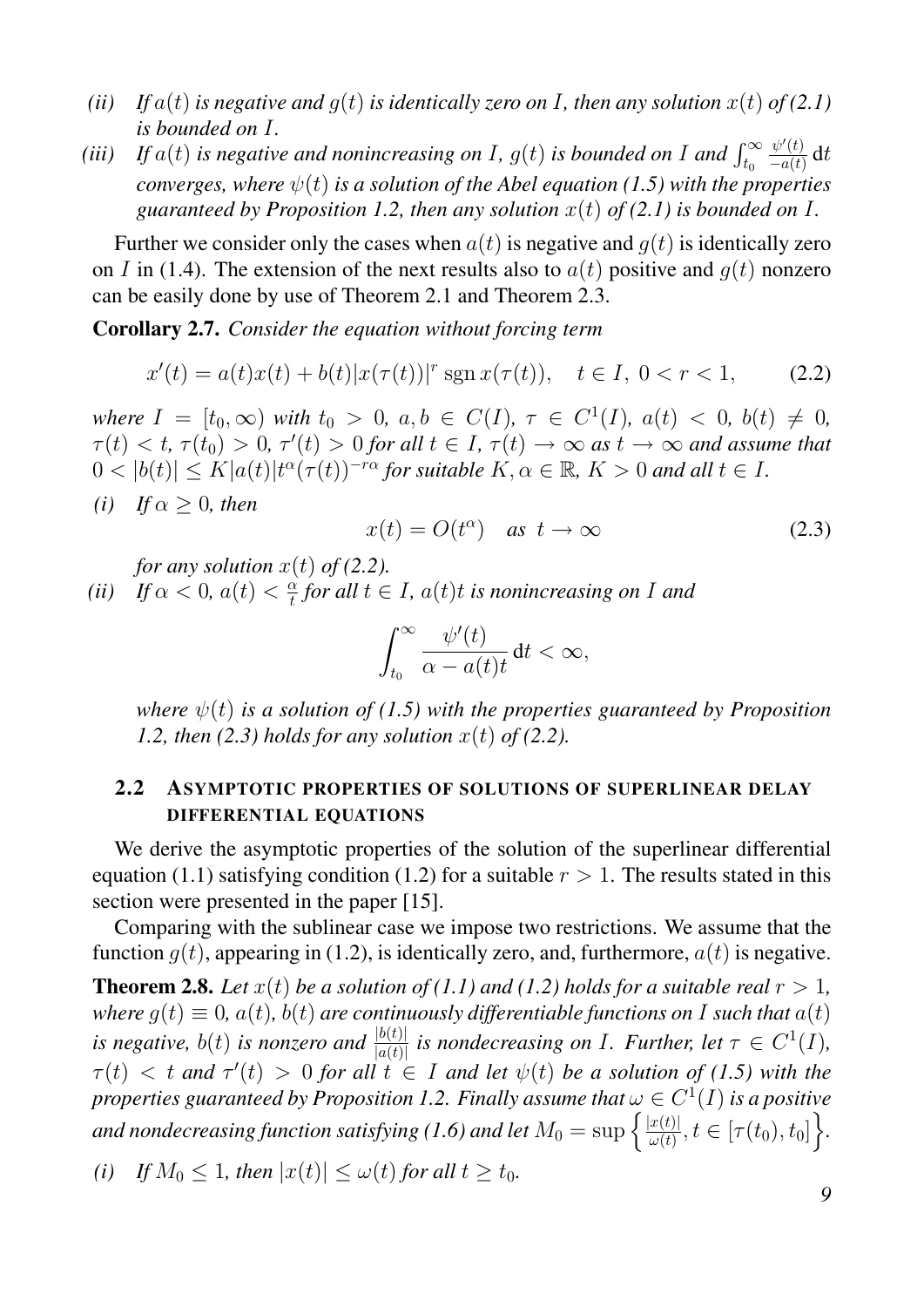*(ii) If*  $M_0 > 1$ *, then*  $|x(t)| \le \omega(t) M_0^{r^{\psi(t)+1-\psi(t_0)}}$  $\int_{0}^{\tau_{\mathcal{F}}^{w(t)+1-\psi(t_0)}}$  for all  $t \geq t_0$ .

Remark 2.9. *It follows from the proof of Theorem [2.8](#page-8-3) that the functional equation [\(1.6\)](#page-5-2) can be replaced by the functional inequality [\(1.7\)](#page-5-4) and the assertion of Theorem [2.8](#page-8-3) remains valid. Moreover, in this case it is not necessary to require the differentiability of*  $a(t)$ ,  $b(t)$  and we can omit the monotonic assumption on  $\frac{|b(t)|}{|a(t)|}$ .

Remark 2.10. *The conclusions of Theorem [2.8](#page-8-3) can be modified in the following way.* By Proposition [1.4,](#page-6-3) we are able to make the function  $\omega(t)$  arbitrarily large *on*  $[\tau(t_0), t_0]$ . This implies, among others, that we can choose a solution  $\omega(t)$  of [\(1.6\)](#page-5-2) *such that*  $M_0 \leq 1$ . However, it does not mean that this procedure automatically yields *the "better" estimate than the original result of Theorem [2.8](#page-8-3) (corresponding to the case*  $M_0 > 1$ ) yields. More details concerning this question will be discussed in the *next text.*

<span id="page-9-1"></span>Corollary 2.11. *Consider the superlinear delay differential equation*

<span id="page-9-0"></span>
$$
x'(t) = a(t)x(t) + b(t)|x(\tau(t))|^{r} \operatorname{sgn} x(\tau(t)), \quad t \in I, r > 1,
$$
 (2.4)

 $where \ a, b \in C(I), \ \tau \in C^{1}(I), \ a(t) \ < \ 0, \ 0 \ < \ |b(t)| \ \leq \ K|a(t)|, \ \tau(t) \ < \ t \ and$  $\tau'(t) > 0$  for all  $t \in I$  and a suitable real  $K > 0$ . Let  $x(t)$  be a solution of the *equation [\(2.4\)](#page-9-0) and let*  $X_0 = \sup\{|x(t)|, t \in [\tau(t_0), t_0]\}.$ 

(i) If 
$$
X_0 \le K^{\frac{1}{1-r}}
$$
, then  $|x(t)| \le K^{\frac{1}{1-r}}$  for all  $t \ge t_0$ .

(*ii*) *If*  $X_0 > K^{\frac{1}{1-r}}$ , then  $|x(t)| \le K^{\frac{1}{1-r}} \left( X_0 K^{\frac{-1}{1-r}} \right)^{r^{\psi(t)+1-\psi(t_0)}}$ *for all*  $t \geq t_0$ *, where*  $\psi(t)$  *is a solution of [\(1.5\)](#page-5-1)* with the properties guaranteed by Proposition [1.2.](#page-5-3)

Example 2.12. Consider the superlinear delay differential equation with a proportional delay, i.e. the equation

<span id="page-9-2"></span>
$$
x'(t) = ax(t) + b|x(\lambda t)|^r \operatorname{sgn} x(\lambda t), \quad t \ge t_0 > 0,
$$
\n(2.5)

where  $r > 1$ ,  $0 < \lambda < 1$ ,  $a < 0$ ,  $b \neq 0$  are real constants.

In the case of the proportional delay, the function  $\psi(t) = \frac{\log t}{\log \lambda^{-1}}$  is a solution of the Abel equation [\(1.5\)](#page-5-1) and fulfills assumptions described in Proposition [1.2.](#page-5-3) If  $K = \frac{b}{a}$  $\frac{b}{a}$ , then, by Corollary [2.11,](#page-9-1)

$$
|x(t)| \le \left|\frac{b}{a}\right|^{\frac{1}{1-r}} \left[X_0 \left|\frac{b}{a}\right|^{\frac{-1}{1-r}}\right]^{r^{\frac{\log t - \log t_0}{\log \lambda^{-1}}+1}}, \quad t \in I
$$

for any solution  $x(t)$  of [\(2.5\)](#page-9-2). Moreover, if  $X_0 \leq$  $\vert$  $\frac{b}{2}$  $rac{b}{a}$  $\overline{\phantom{a}}$  $\frac{1}{1-r}$ , then  $|x(t)| \leq$  $\overline{\phantom{a}}$ b  $rac{b}{a}$  $\overline{\phantom{a}}$  $\frac{1}{1-r}$  for all  $t \in I$ .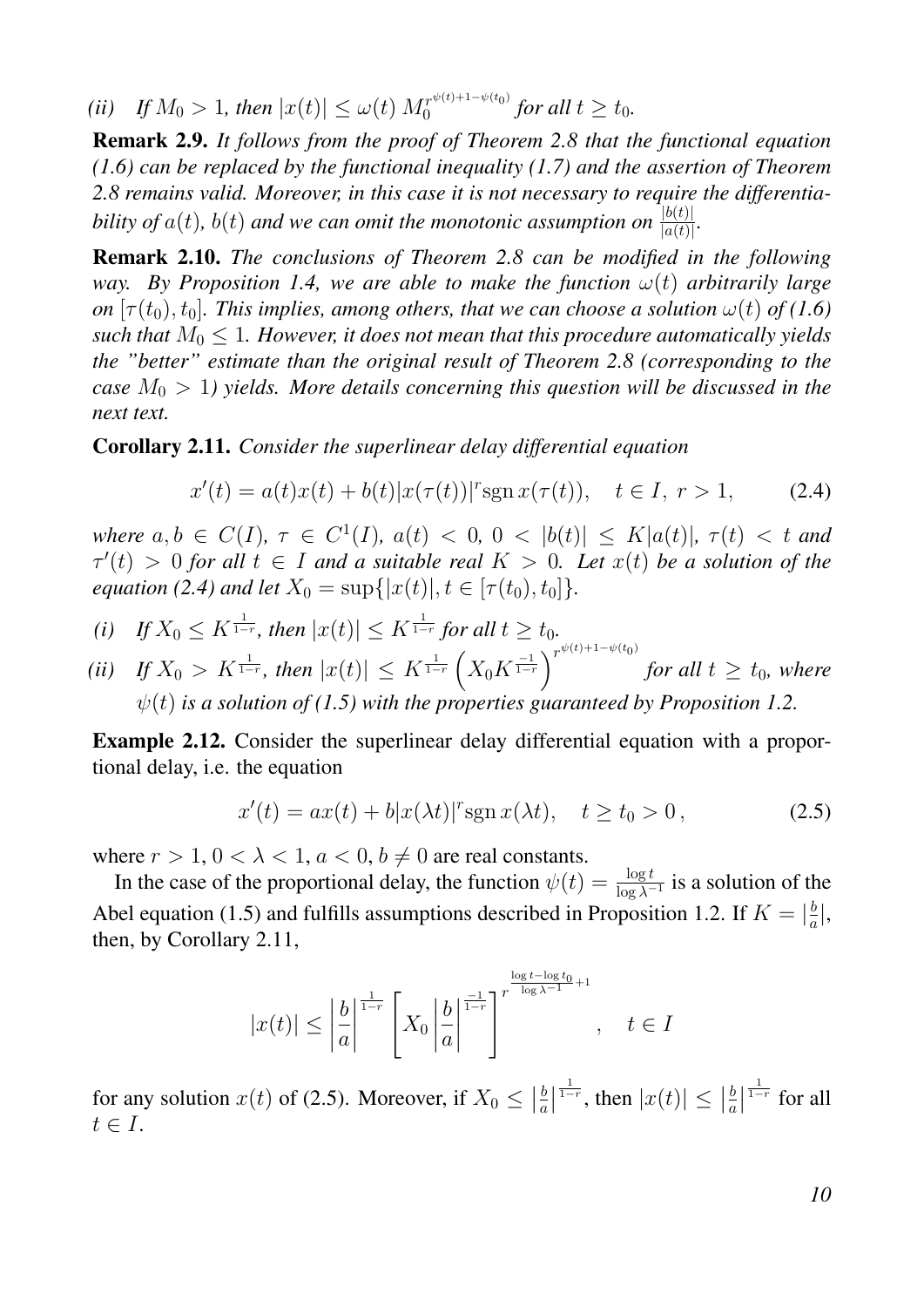Remark 2.13. *Consider the equation [\(2.4\)](#page-9-0) under assumptions of Corollary [2.11.](#page-9-1) Substituting into [\(1.7\)](#page-5-4), we can easily verify that the system*

<span id="page-10-1"></span>
$$
\omega(t) = K^{\frac{1}{1-r}} \exp\{\alpha r^{\psi(t)}\}, \quad t \in I, r > 1,
$$
\n(2.6)

*where*  $\alpha$  *is a real parameter and*  $\psi(t)$  *is a solution of the Abel equation [\(1.5\)](#page-5-1), forms the one-parameters family of solutions of [\(1.7\)](#page-5-4). Hence [\(2.6\)](#page-10-1) satisfies the auxiliary functional inequality [\(1.7\)](#page-5-4). Moreover, choosing*  $\alpha$  *large enough we can fulfill the required inequality*  $\omega(t) > M$  *for all*  $t \in [\tau(t_0), t_0]$  *and* M *being arbitrarily large (see also Proposition [1.4\)](#page-6-3). In particular, if*

$$
\alpha = r^{1-\psi(t_0)} \log \left( X_0 K^{-\frac{1}{1-r}} \right), \qquad X_0 = \sup \{ |x(t)|, t \in [\tau(t_0), t_0] \},
$$

*then*  $M_0 = \sup \left\{ \frac{|x(t)|}{\omega(t)} \right\}$  $\left\{\frac{x(t)}{\omega(t)}, t \in [\tau(t_0), t_0]\right\} \leq 1$  and, by Theorem [2.8,](#page-8-3) the estimate

$$
|x(t)| \le \omega(t) = K^{\frac{1}{1-r}} \left( X_0 K^{\frac{-1}{1-r}} \right)^{r^{\psi(t)+1-\psi(t_0)}} \quad t \in I
$$

*holds for any solution* x(t) *of [\(2.4\)](#page-9-0). It may be interesting to note, that this estimate coincides with the result obtained in Corollary [2.11](#page-9-1) (ii).*

**Remark 2.14.** *The term*  $\psi(t) - \psi(t_0)$  *appearing in the previous asymptotic estimates will be further studied. It holds that if*  $\psi(t)$  *is a solution of the Abel equation [\(1.5\)](#page-5-1), then*  $\psi(t) + \alpha, \alpha \in \mathbb{R}$  *is also a solution of [\(1.5\)](#page-5-1). This implies that without the loss of validity we can choose the solution*  $\psi(t)$  *of* [\(1.5\)](#page-5-1) with the property  $\psi(t_0) = 0$  *and then omit*  $\psi(t_0)$  *in all formulae involving the term*  $\psi(t) - \psi(t_0)$ *.* 

#### <span id="page-10-0"></span>2.3 ASYMPTOTIC ESTIMATES OF SOLUTIONS OF LINEAR OR SUBLINEAR DIFFERENCE EQUATIONS

The results presented in this section will appear in the paper [\[11\]](#page-20-7). We discuss some asymptotic properties of the delay difference equation [\(1.3\)](#page-4-4), where  $n_0 \in \mathbb{Z}$ ,  $n_0 \geq 0$ ,  $\mathbb{N}(n_0) = \{n_0, n_0 + 1, n_0 + 2, \dots\}$ ,  $0 < r_i \leq 1$  are real scalars,  $p(n)$ ,  $q_i(n)$ ,  $d(n)$ are sequences of reals and  $\bar{\tau}_i(n)$  are nondecreasing unbounded sequences of integers such that  $\bar{\tau}_i(n) < n$  for all  $n \in \mathbb{N}(n_0)$   $(i = 1, \ldots, k)$ . The equation [\(1.3\)](#page-4-4) is a discrete analogue of the delay differential equation

$$
x'(t) = a(t)x(t) + \sum_{i=1}^{k} b_i(t)|x(\tau(t))|^{r_i} \operatorname{sgn} x(\tau(t)) + g(t), \qquad t \ge t_0.
$$

This differential equation with  $k = 1$  has been discussed in Section [2.1.](#page-6-1) Considering the discrete case, we consider  $k \in \mathbb{N}$  to generalize some known results of the qualitative theory of difference equations. Note that the extension of the results of Section [2.1](#page-6-1) for the case of several delays is only a technical matter.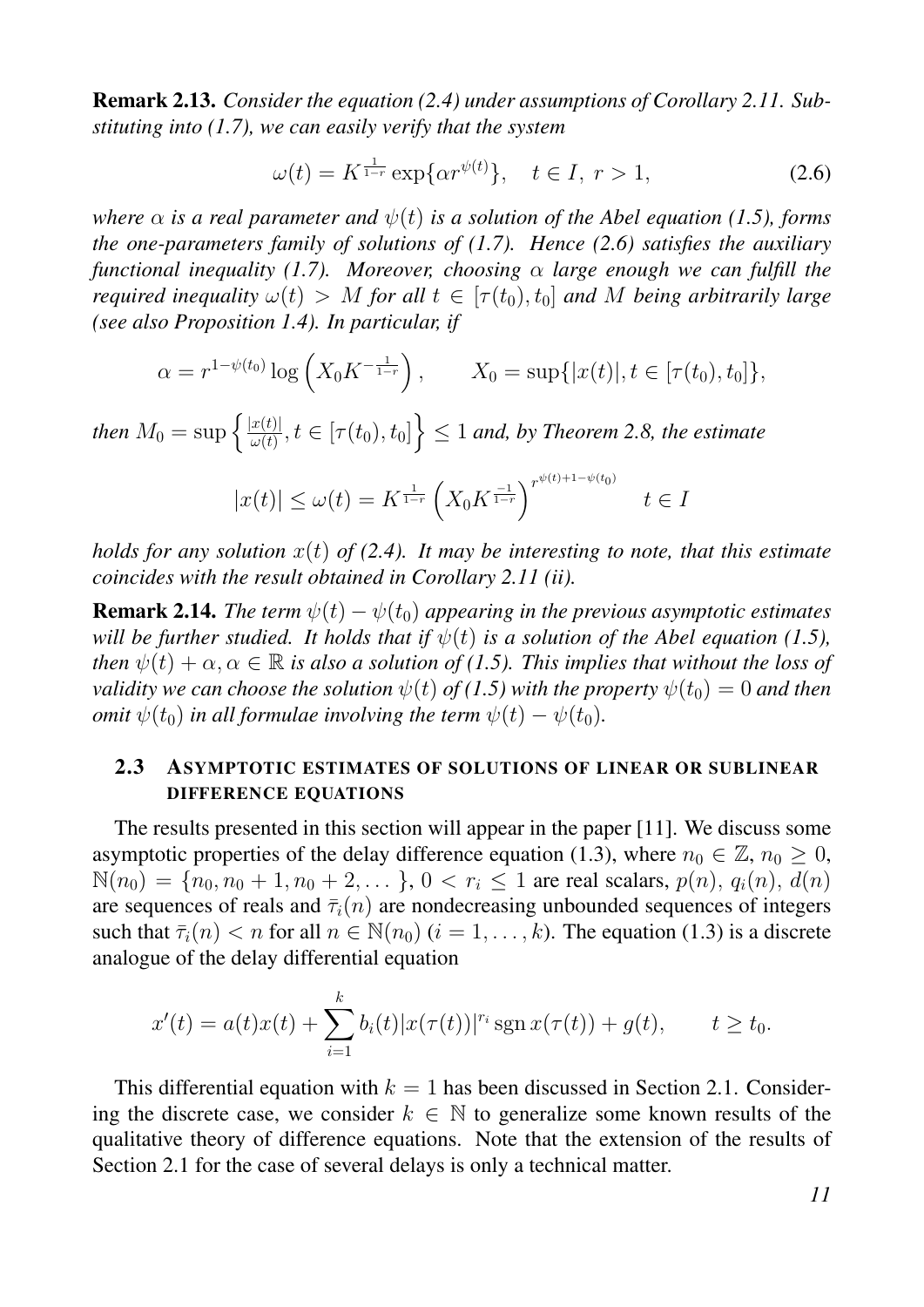Let  $n_{-1} = \min\{\overline{\tau}_i(n_0) : i = 1, \ldots, k\}$ . By a solution of [\(1.3\)](#page-4-4) we mean a sequence  $y(n)$  of real numbers which is defined for  $n \geq n_{-1}$  and satisfies [\(1.3\)](#page-4-4) for  $n \geq n_0$ ,  $n \in \mathbb{Z}$ . It is easy to see that for any given  $n_0 \in \mathbb{N}(0)$  and initial conditions  $y(n) =$  $y_0(n)$ ,  $n_{-1} \le n \le n_0$ , the equation [\(1.3\)](#page-4-4) has a unique solution satisfying these initial conditions.

Consequently, we formulate an upper bound for solutions  $y(n)$  of [\(1.3\)](#page-4-4). Before doing this, we introduce some necessary notations and auxiliary relations. Put

$$
\sigma_{-1} = n_{-1},
$$
  
\n
$$
\sigma_0 = n_0,
$$
  
\n
$$
\sigma_{m+1} = \max\{n \in \mathbb{N}(n_0) : \overline{\tau}_i(n) \le \sigma_m \text{ for all } i = 1, ..., k\}, \quad m = 0, 1, 2, ...
$$

and consider two difference inequalities

<span id="page-11-0"></span>
$$
\bar{\psi}(\sigma_{m+1}) \ge \bar{\psi}(\sigma_m) + 1, \qquad m = 0, 1, 2, ...
$$
\n(2.7)

and

<span id="page-11-1"></span>
$$
\sum_{i=1}^{k} |q_i(n)| (\bar{\omega}(\bar{\tau}_i(n)))^{r_i} \le (1 - |1 + p(n)|) \bar{\omega}(n), \qquad n \in \mathbb{N}(n_0).
$$
 (2.8)

Note that previous inequalities correspond to the auxiliary relations imposed in Section [1.3.](#page-4-1) More precisely, the relation [\(2.7\)](#page-11-0) is an analogue of the Abel equation [\(1.5\)](#page-5-1) and the inequality [\(2.8\)](#page-11-1) is consistent with the auxiliary functional relation [\(1.7\)](#page-5-4). In addition, sequences  $\bar{\psi}(n)$ ,  $\bar{\omega}(n)$  are discrete analogues of functions  $\psi(t)$ ,  $\omega(t)$ , respectively.

Further, for  $m = 0, 1, 2, \ldots$  we denote

<span id="page-11-2"></span>
$$
u(m) = \min\left\{\frac{\Delta\bar{\omega}(\nu)}{1 - |1 + p(\nu)|} : \sigma_m \le \nu \le \sigma_{m+1}\right\} \tag{2.9}
$$

<span id="page-11-3"></span>
$$
v(m) = \max\{\frac{|d(\nu)|}{(1 - |1 + p(\nu)|)\bar{\omega}(\nu)} : \sigma_m \le \nu \le \sigma_{m+1}\}.
$$
 (2.10)

<span id="page-11-4"></span>**Theorem 2.15.** *Consider the equation [\(1.3\)](#page-4-4), where*  $|1 + p(n)| < 1$  *for all*  $n \in \mathbb{N}(n_0)$ *. Further, let*  $\bar{\omega}(n)$  *be a positive monotonous sequence satisfying [\(2.8\)](#page-11-1), let*  $\bar{\psi}(n)$  *be a positive increasing sequence satisfying [\(2.7\)](#page-11-0)* and let  $u(m)$ ,  $v(m)$  be given by [\(2.9\)](#page-11-2) and *[\(2.10\)](#page-11-3), respectively.*

*(i)* If  $\bar{\omega}(n)$  *is nondecreasing, then there exists a constant*  $L > 0$  *such that* 

<span id="page-11-5"></span>
$$
|y(n)| \le \left(L + \sum_{i=0}^{\left\lfloor \bar{\psi}(n) \right\rfloor} v(i) \right) \bar{\omega}(n) \tag{2.11}
$$

*for any solution*  $y(n)$  *of [\(1.3\)](#page-4-4)* and all  $n \in \mathbb{N}(n_0)$ . (The symbol  $\vert \cdot \vert$  means an *integer part.)*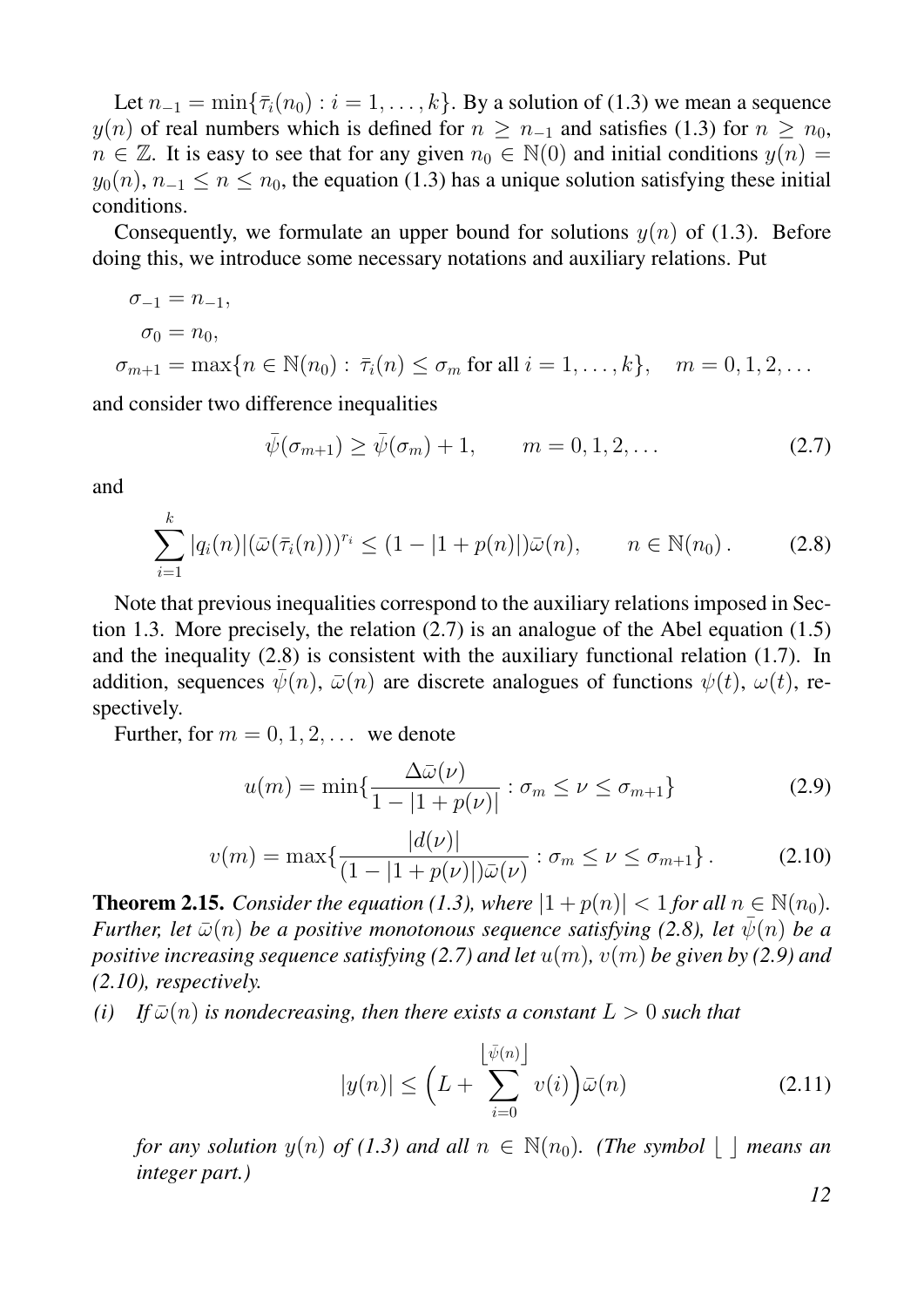*(ii) If*  $\bar{\omega}(n)$  *is decreasing, then there exists a constant*  $L > 0$  *such that* 

<span id="page-12-1"></span>
$$
|y(n)| \le \left(L + \sum_{i=0}^{\left\lfloor \bar{\psi}(n) \right\rfloor} v(i) \right) \bar{\omega}(n) \prod_{s=0}^{\left\lfloor \bar{\psi}(n) \right\rfloor} \left(1 - \frac{u(s)}{\bar{\omega}(\sigma_{s+1})} \right) \tag{2.12}
$$

*for any solution*  $y(n)$  *of*  $(1.3)$  *and all*  $n \in \mathbb{N}(n_0)$ *.* 

Remark 2.16. *By Theorem [2.15,](#page-11-4) any solution* y(n) *of the delay difference equation*  $(1.3)$  with a forcing term  $d(n)$ , can be estimated in terms of solutions of difference *inequalities [\(2.7\)](#page-11-0)* and [\(2.8\)](#page-11-1). Moreover, if  $d(n)$  is identically zero, then  $v(i)$  is also *identically zero and both the estimates [\(2.11\)](#page-11-5) and [\(2.12\)](#page-12-1) are significantly simplified.*

Further we apply our general asymptotic result to some important particular cases to demonstrate, how it can be turned into effective asymptotic criterions.

**Corollary 2.17.** *Consider* [\(1.3\)](#page-4-4), where  $d(n) \equiv 0$  and let  $r = \max\{r_1, \ldots, r_k\}$ . Then *any solution* y(n) *of [\(1.3\)](#page-4-4) is bounded if either*

$$
r = 1
$$
 and  $|1 + p(n)| + \sum_{i=1}^{k} |q_i(n)| \le 1, \quad n \in \mathbb{N}(n_0)$ 

*or*

$$
0 < r < 1 \qquad \text{and} \qquad 0 < \frac{\sum_{i=1}^{k} |q_i(n)|}{1 - |1 + p(n)|} < K, \quad n \in \mathbb{N}(n_0),
$$

*where* K *is a suitable scalar.*

As another consequence, we discuss the sublinear difference equation

<span id="page-12-2"></span>
$$
\Delta y(n) = p(n)y(n) + q(n)|y(\lfloor \lambda n \rfloor)|^r \operatorname{sgn} y(\lfloor \lambda n \rfloor), \qquad n \in \mathbb{N}(n_0), \qquad (2.13)
$$

where  $0 < \lambda, r < 1$ , originating from the numerical discretization of the sublinear pantograph equation. We present conditions under which all its solutions tend to zero and derive also the rate of this convergency.

**Corollary 2.18.** *Consider* [\(2.13\)](#page-12-2)*, where*  $|1 + p(n)| \leq \bar{p} < 1$  *for all*  $n \in \mathbb{N}(n_0)$  *and*  $q(n) = O(n^{\alpha(1-r)})$  as  $n \to \infty$  for a real scalar  $\alpha$ *. Then* 

$$
y(n) = O(n^{\alpha}) \qquad \text{as } n \to \infty
$$

*for any solution*  $y(n)$  *of* [\(2.13\)](#page-12-2).

#### <span id="page-12-0"></span>2.4 ASYMPTOTIC ESTIMATES FOR THE EULER DISCRETIZATION OF [\(1.4\)](#page-5-0)

Applications of qualitative results derived in Section [2.3](#page-10-0) to the Euler discretization are presented in this section.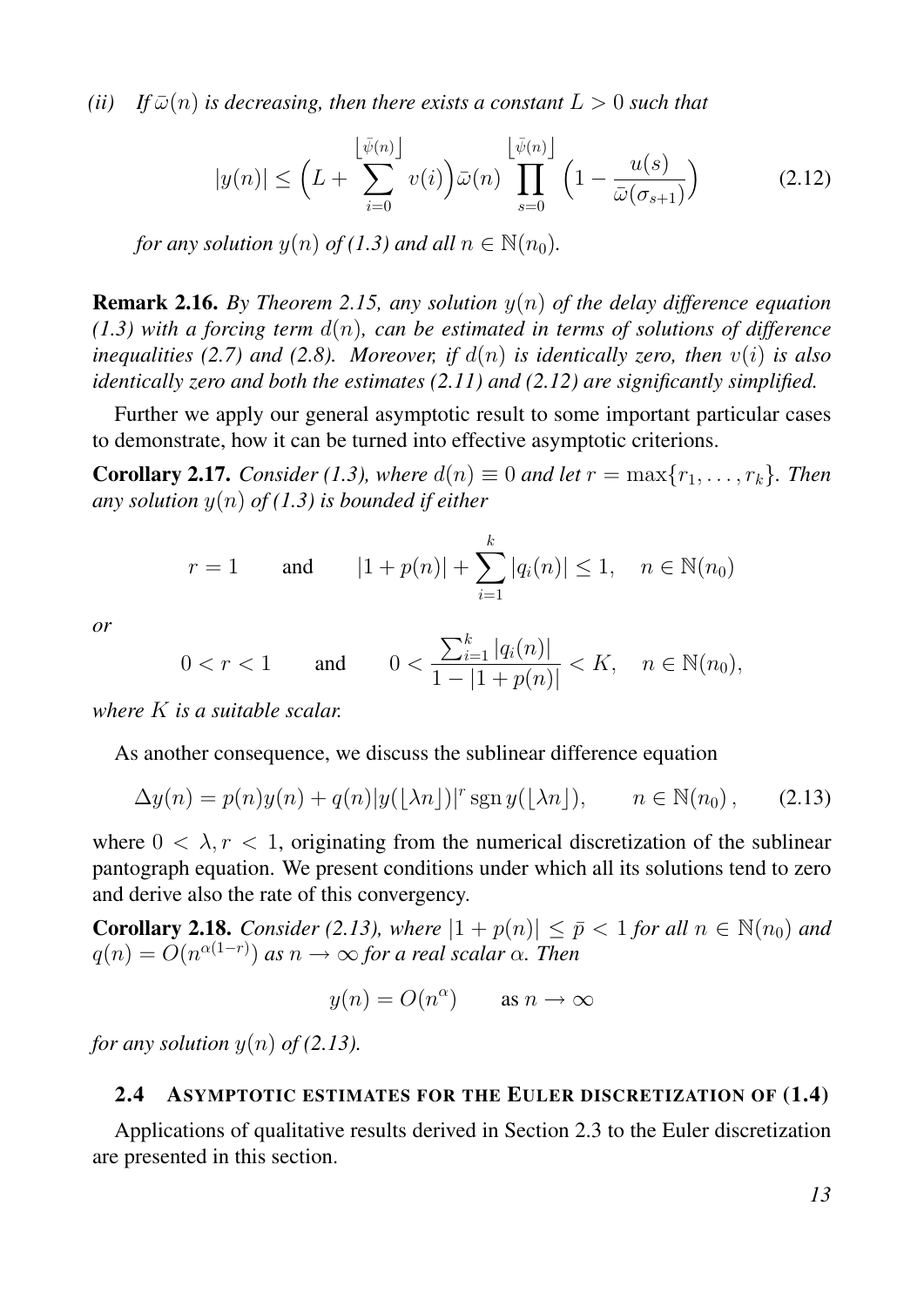First we mention the derivation of the Euler formula of the equation [\(1.4\)](#page-5-0). We set the discretization equidistant grid  $t_n := t_0 + nh$ , where  $n \in \mathbb{N}$  and  $h > 0$  is the stepsize. We denote  $\overline{\tau}(n) := \left| \frac{\tau(t_n) - t_0}{h} \right|$ h  $\vert$ , where symbol  $\vert$   $\vert$  means an integer part. Then the explicit Euler discretization of  $(1.4)$  yields

<span id="page-13-0"></span>
$$
\Delta y(n) = p(n)y(n) + q(n)|y(\bar{\tau}(n))|^{r} \operatorname{sgn} y(\bar{\tau}(n)) + d(n), \quad n \in \mathbb{N}(0), \quad (2.14)
$$
  
where  $0 < r \le 1$ ,

<span id="page-13-1"></span>
$$
p(n) := ha(t_n),
$$
  $q(n) := hb(t_n),$   $d(n) := hg(t_n).$  (2.15)

The replacement  $y(n) \approx x(t_n)$  is provided as usually. The replacement  $y(\bar{\tau}(n)) \approx$  $x(\tau(t_n))$  is performed by the piecewise constant interpolation with the left grid point.

We can easily check that the assumptions imposed on  $\tau(t)$  in Section [1.3](#page-4-1) ensure that properties assumed in Section [2.3](#page-10-0) are valid. Then [\(2.14\)](#page-13-0) is a particular case of the difference equation [\(1.3\)](#page-4-4) considered in the previous section.

Our aim is to show that asymptotic bounds of solutions valid in the continuous case holds (under some restrictions) also in the corresponding discrete case. Doing this, we formulate an upper bound for solutions  $y(n)$  of [\(2.14\)](#page-13-0), which corresponds to the results mentioned in Theorem [2.3.](#page-6-2)

Now we state some notes on the initial conditions and necessary auxiliary relations. Similarly to Section [2.3,](#page-10-0) we set  $n_{-1} := \overline{\tau}(0)$ . The equation [\(2.14\)](#page-13-0) has a unique solution satisfying initial conditions

$$
y(n) = y_0(n),
$$
  $n_{-1} \le n \le 0, n \in \mathbb{Z}.$ 

These initial conditions originates from the prescribed initial functions defined on the initial interval  $[\tau(t_0), t_0]$ . This is obvious that if  $\tau(t_0) = t_0$ , then  $n_{-1} = 0$  and the initial condition is  $y(0) := x(t_0) (= x_0)$ .

Furthermore we put  $\sigma_{-1} = n_{-1}$ ,  $\sigma_0 = 0$ ,  $\sigma_{m+1} = \max\{n \in \mathbb{N}(0) : \overline{\tau}(n) \leq \sigma_m\},\$  $m = 0, 1, 2, \ldots$ . We consider the following auxiliary difference inequality

<span id="page-13-2"></span>
$$
|q(n)|\bar{\omega}(\bar{\tau}(n))^r \le (1-|1+p(n)|)\bar{\omega}(n), \qquad n \in \mathbb{N}(0).
$$
 (2.16)

This relation is a simplification of difference inequality [\(2.8\)](#page-11-1). In addition, note that here we have to use relation [\(2.7\)](#page-11-0) mentioned in the previous section, too. The sequences  $u(m)$ ,  $v(m)$  given by [\(2.9\)](#page-11-2) and [\(2.10\)](#page-11-3), respectively, for  $m = 0, 1, 2, \ldots$  are also used.

<span id="page-13-3"></span>**Theorem 2.19.** Let  $p(n)$ ,  $q(n)$ ,  $d(n)$  be given by [\(2.15\)](#page-13-1) and let  $|1 + p(n)| < 1$  for all  $n \in \mathbb{N}(0)$ *. Further, let*  $u(m)$ *,*  $v(m)$  *be given by [\(2.9\)](#page-11-2)* and [\(2.10\)](#page-11-3)*, respectively. Let*  $\bar{\omega}(n)$  *be a positive monotonous sequence satisfying [\(2.16\)](#page-13-2)* and  $\psi(n)$  *a positive and increasing sequence satisfying [\(2.7\)](#page-11-0). Finally let*  $y(n)$  *be a solution of [\(2.14\)](#page-13-0).* 

*(i)* If  $\bar{\omega}(n)$  *is nondecreasing, then there exists a constant*  $L > 0$  *such that* 

$$
|y(n)| \le \left(L + \sum_{i=0}^{\left\lfloor \bar{\psi}(n) \right\rfloor} v(i) \right) \bar{\omega}(n) \quad \text{for all } n \in \mathbb{N}(0).
$$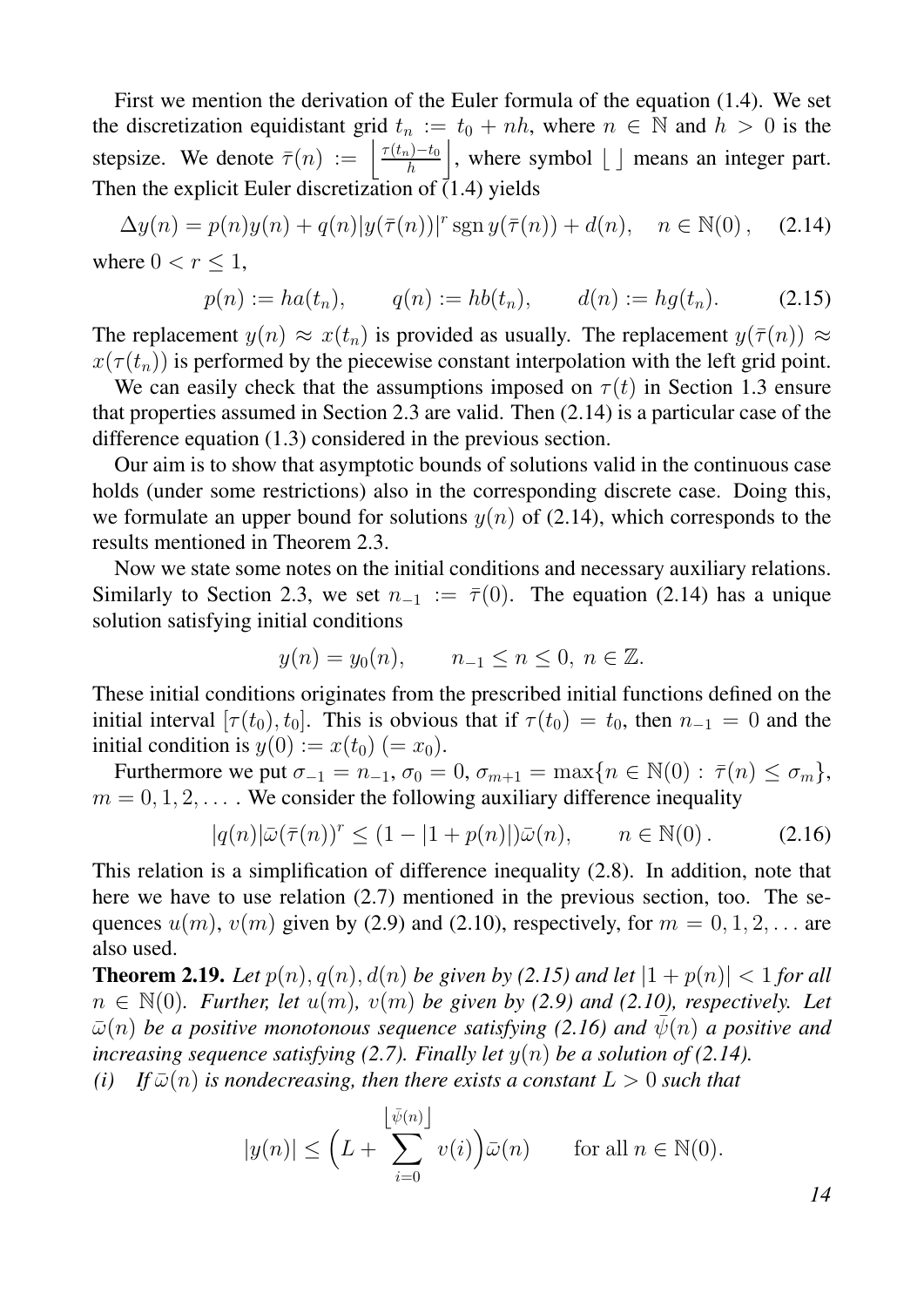*(ii) If*  $\bar{\omega}(n)$  *is decreasing, then there exists a constant*  $L > 0$  *such that* 

$$
|y(n)| \leq \left(L + \sum_{i=0}^{\left\lfloor \bar{\psi}(n) \right\rfloor} v(i) \right) \bar{\omega}(n) \prod_{s=0}^{\left\lfloor \bar{\psi}(n) \right\rfloor} \left(1 - \frac{u(s)}{\bar{\omega}(\sigma_{s+1})} \right) \quad \text{for all } n \in \mathbb{N}(0).
$$

Corollary 2.20. *Consider the equation [\(2.14\)](#page-13-0) under the assumptions of Theorem [2.19,](#page-13-3) where*  $d(n) \equiv 0$ *.* 

 $(i)$  *Let*  $r = 1$  *and* 

$$
|1 + p(n)| + |q(n)| \le 1, \qquad n \in \mathbb{N}(0).
$$

*Then any solution*  $y(n)$  *of* [\(2.14\)](#page-13-0) *is bounded.* 

*(ii)* Let  $0 < r < 1$ . Assume that there exists an arbitrary  $K > 0$  such that

<span id="page-14-0"></span>
$$
0 < \frac{|q(n)|}{1 - |1 + p(n)|} \le K, \quad n \in \mathbb{N}(0). \tag{2.17}
$$

*Then any solution*  $y(n)$  *of* [\(2.14\)](#page-13-0) *is bounded.* 

Remark 2.21. *Note that condition [\(2.17\)](#page-14-0) is a discrete analogue of the condition*  $0 < |b(t)| < K|a(t)|$  *from Corollary [2.6](#page-7-1) formulated for the exact delay differential equation.*

Example 2.22. Now we consider the sublinear delay differential equation with constant coefficients

<span id="page-14-1"></span>
$$
x'(t) = ax(t) + b|x(\tau(t))|^{r} \operatorname{sgn} x(\tau(t)) + g(t), \quad t \ge t_0, \quad 0 < r < 1. \tag{2.18}
$$

Assume that  $a < 0$  and  $q(t)$  is bounded on I. Then, by Theorem [2.3](#page-6-2) with respect to Remark [2.5,](#page-7-2)

<span id="page-14-2"></span>
$$
x(t) = O(\psi(t)) \qquad \text{as } t \to \infty \tag{2.19}
$$

for any solution  $x(t)$  of [\(2.18\)](#page-14-1), where  $\psi(t)$  is a solution of the Abel equation [\(1.5\)](#page-5-1).

In particular, if  $\tau(t) = \lambda t$ ,  $0 < \lambda < 1$  (the proportional delay), then the Abel equation [\(1.5\)](#page-5-1) admits the solution  $\psi(t) = \frac{\log t}{\log \lambda^{-1}}$  and from [\(2.19\)](#page-14-2) we get

<span id="page-14-5"></span>
$$
x(t) = O(\log t) \qquad \text{as } t \to \infty. \tag{2.20}
$$

The Euler discretization of [\(2.18\)](#page-14-1) is

<span id="page-14-3"></span>
$$
\Delta y(n) = hay(n) + hb|y(\bar{\tau}(n))|^{r} \operatorname{sgn} y(\bar{\tau}(n)) + d(n), \qquad n \in \mathbb{N}(0), \tag{2.21}
$$

where  $0 < r < 1$ ,  $d(n) = hg(t_n)$  and  $y(n)$  is an approximation of  $x(t)$  at  $t = t_n$ .

We set the stepsize h such that  $|1 + ha| < 1$ . It is clear that the sequence  $d(n)$ is bounded. Then from [\(2.10\)](#page-11-3) the sequence  $v(m)$  is bounded too. From [\(2.9\)](#page-11-2) the sequence  $u(m)$  is zero. Then Theorem [2.19](#page-13-3) implies that

<span id="page-14-4"></span>
$$
y(n) = O(\bar{\psi}(n)) \qquad \text{as } n \to \infty \tag{2.22}
$$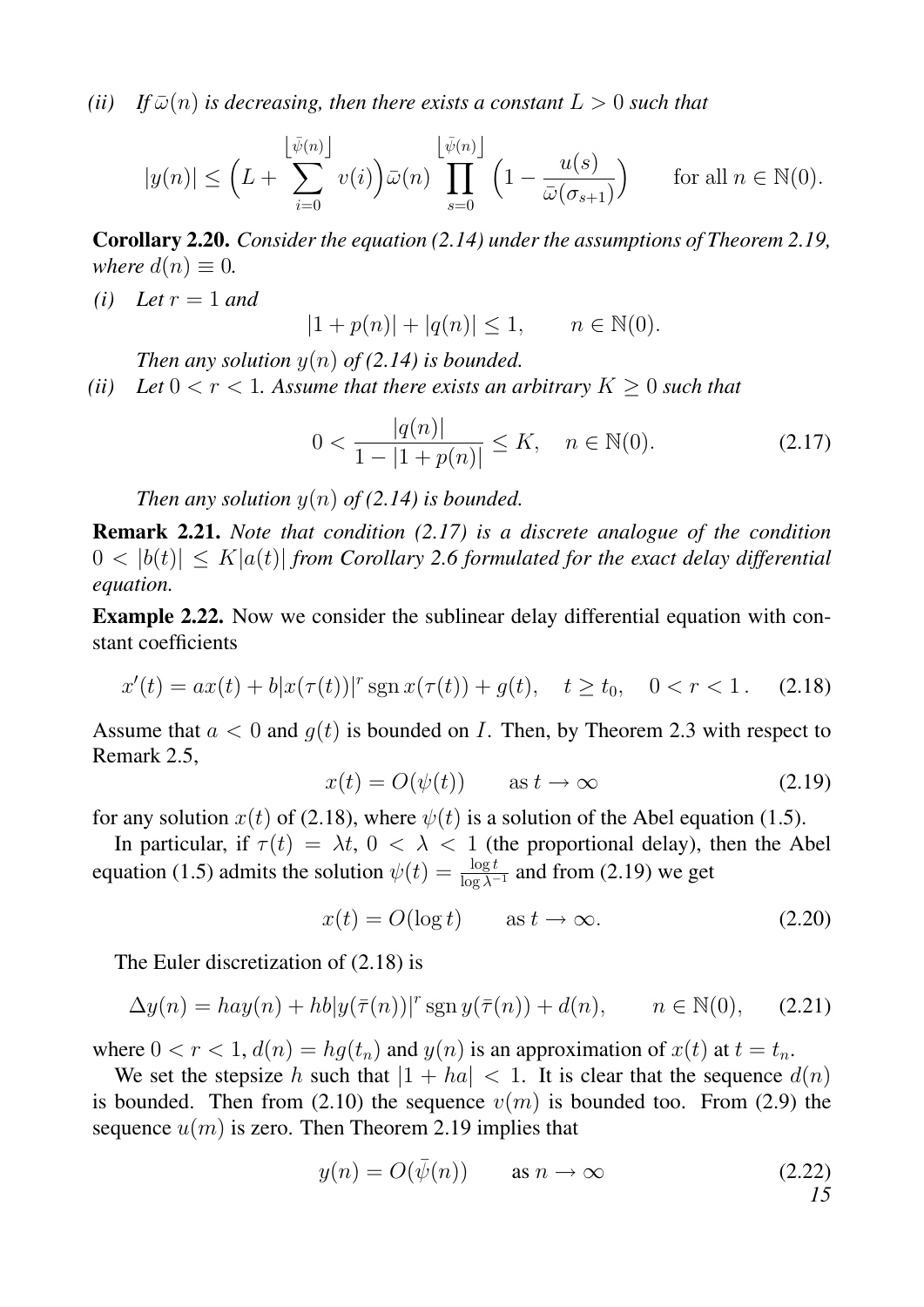for any solution  $y(n)$  of [\(2.21\)](#page-14-3), where the sequence  $\bar{\psi}(n)$  satisfies [\(2.7\)](#page-11-0).

If we consider the proportional delay, then  $\overline{\tau}(n) = |\lambda n|$ ,  $0 < \lambda < 1$  and  $\sigma_m =$  $\frac{\sigma_{m-1}}{\lambda}$  $\frac{\lambda^{n-1}}{\lambda}$ . We can choose  $\bar{\psi}(n) = \frac{\log(n-\lambda/(1-\lambda))}{\log \lambda^{-1}}$ . This sequence satisfies [\(2.7\)](#page-11-0) and the estimate [\(2.22\)](#page-14-4) becomes

<span id="page-15-1"></span>
$$
y(n) = O(\log n) \qquad \text{as } n \to \infty. \tag{2.23}
$$

Comparing [\(2.20\)](#page-14-5), [\(2.23\)](#page-15-1), we can observe the resemblance of the asymptotics of solutions of [\(2.18\)](#page-14-1) and [\(2.21\)](#page-14-3) provided that  $|1 + ha| < 1$ .

### <span id="page-15-0"></span>2.5 ASYMPTOTIC ESTIMATES FOR THE  $\theta$ -METHOD DISCRETIZATION OF  $(1.4)$

The popular discretization of [\(1.4\)](#page-5-0) is the  $\theta$ -method involving e.g. Euler methods and trapezoidal rule as particular cases. Similarly as in the previous section we set  $t_n := t_0 + nh$ ,  $n \in \mathbb{N}$ ,  $h > 0$  is the stepsize and we denote  $\overline{\tau}(n) := \left| \frac{\tau(t_n) - t_0}{h} \right|$ h  $\vert$ . In our case, we consider the  $\theta$ -method in the form

$$
\Delta y(n) = h\big((1 - \theta)a(t_n)y(n) + \theta a(t_{n+1})y(n+1) + (1 - \theta)b(t_n)|y^h(\bar{\tau}(n))|^r
$$
  
× sgn  $y^h(\bar{\tau}(n)) + \theta b(t_{n+1})|y^h(\bar{\tau}(n+1))|^r$  sgn  $y^h(\bar{\tau}(n+1))$   
+  $(1 - \theta)g(t_n) + \theta g(t_{n+1})$ ,

where  $0 \le \theta \le 1$ ,  $0 < r \le 1$  and the values  $y^h(\overline{\tau}(n))$ ,  $y^h(\overline{\tau}(n+1))$  are given by the linear interpolation utilizing the left and right neighbours of  $\bar{\tau}(n)$  and  $\bar{\tau}(n+1)$ , respectively. Namely

$$
y^{h}(\bar{\tau}(n)) := (1 - s_n)y(\bar{\tau}(n)) + s_n y(\bar{\tau}(n) + 1),
$$

where  $s_n := \frac{\tau(t_n) - t_0}{h} - \left| \frac{\tau(t_n) - t_0}{h} \right|$ h . The interpolation value of point  $\tau(t_{n+1})$  is performed analogously.

Let  $1 - \theta ha(t_{n+1}) \neq 0$ . Then the previous equation can be also rewritten as the difference equation

<span id="page-15-3"></span>
$$
\Delta y(n) = p(n)y(n) + q(n)|\mu(n)y(\bar{\tau}(n)) + \eta(n)y(\bar{\tau}(n)) + 1)|^r
$$
  
\n
$$
\times \operatorname{sgn} (\mu(n)y(\bar{\tau}(n)) + \eta(n)y(\bar{\tau}(n)) + 1))
$$
  
\n
$$
+ \hat{q}(n)|\hat{\mu}(n)y(\bar{\tau}(n+1)) + \hat{\eta}(n)y(\bar{\tau}(n+1)) + 1)|^r
$$
  
\n
$$
\times \operatorname{sgn} (\hat{\mu}(n)y(\bar{\tau}(n+1)) + \hat{\eta}(n)y(\bar{\tau}(n+1)) + 1)) + d(n),
$$
\n(2.24)

 $n \in \mathbb{N}(0)$ , where  $0 < r \leq 1$ ,

<span id="page-15-2"></span>
$$
p(n) := \frac{(1 - \theta)ha(t_n) + \theta ha(t_{n+1})}{1 - \theta ha(t_{n+1})}, \qquad q(n) := \frac{hb(t_n)}{1 - \theta ha(t_{n+1})},
$$
  
\n
$$
d(n) := \frac{(1 - \theta)hg(t_n) + \theta hg(t_{n+1})}{1 - \theta ha(t_{n+1})}, \qquad \hat{q}(n) := \frac{hb(t_{n+1})}{1 - \theta ha(t_{n+1})}
$$
\n(2.25)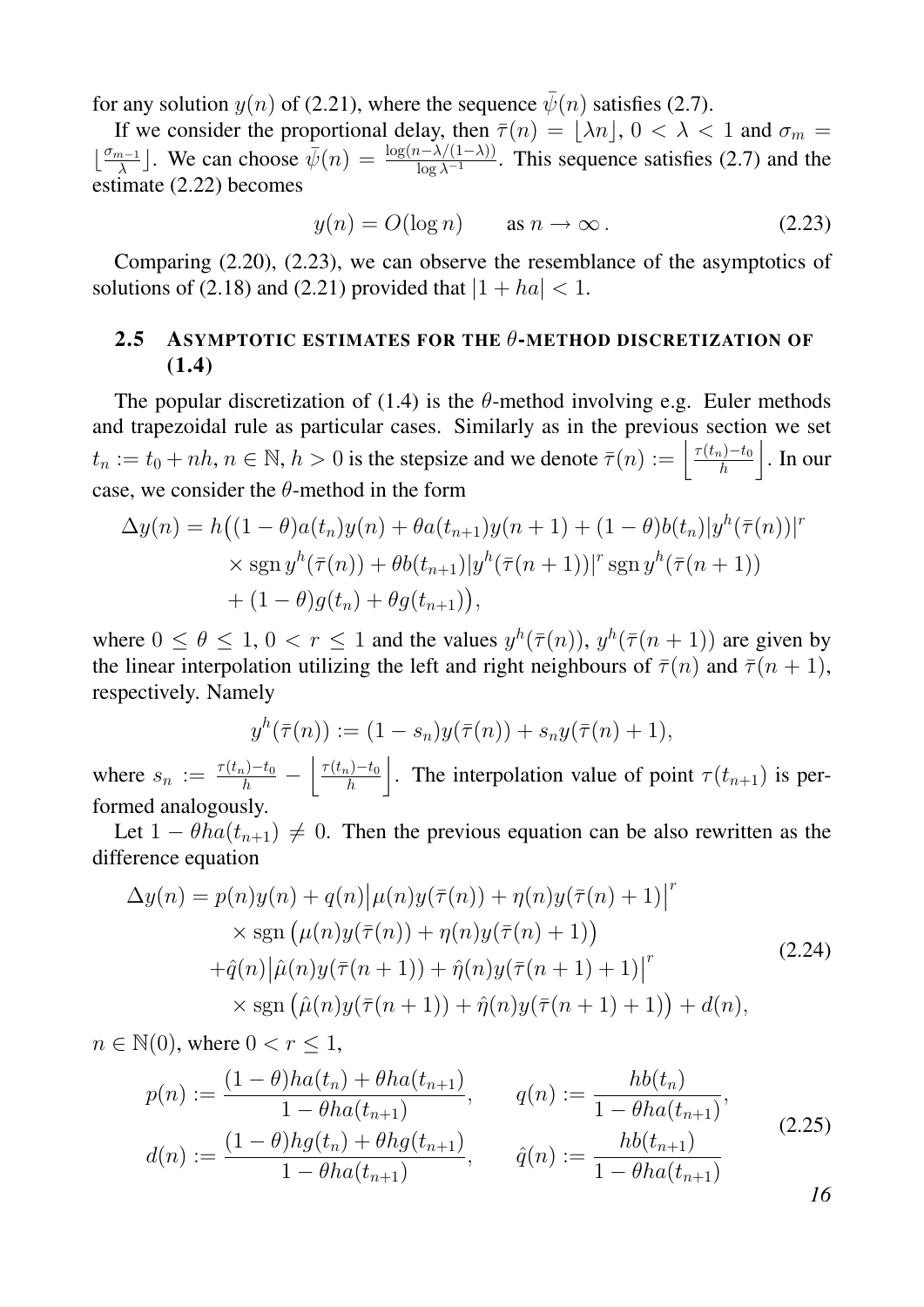and

<span id="page-16-0"></span>
$$
\eta(n) := (1 - \theta)^{\frac{1}{r}} \left( \frac{\tau(t_n) - t_0}{h} - \left\lfloor \frac{\tau(t_n) - t_0}{h} \right\rfloor \right),
$$
  

$$
\hat{\eta}(n) := \theta^{\frac{1}{r}} \left( \frac{\tau(t_{n+1}) - t_0}{h} - \left\lfloor \frac{\tau(t_{n+1}) - t_0}{h} \right\rfloor \right),
$$
  

$$
\mu(n) := (1 - \theta)^{\frac{1}{r}} - \eta(n),
$$
  

$$
\hat{\mu}(n) := \theta^{\frac{1}{r}} - \hat{\eta}(n)
$$
  

$$
(2.26)
$$

In this section, we derive conditions which imply that the solution sequence of the  $\theta$ -method discretization of [\(1.4\)](#page-5-0) has asymptotic behaviour analogous to the behaviour of the exact solution. These conditions depend on coefficients  $a(t)$ ,  $b(t)$ , the stepsize h and the parameter  $\theta$ .

As in the previous section, we introduce a sequence  $\sigma_m$  and an auxiliary relation. Put  $\sigma_{-1} = n_{-1} = \overline{\tau}(0), \sigma_0 = 0, \sigma_{m+1} = \max\{n \in \mathbb{N}(0) : \overline{\tau}(n+1) + 1 \leq \sigma_m\},\$  $m = 0, 1, 2, \ldots$  and consider a difference inequality

<span id="page-16-1"></span>
$$
|q(n)| \cdot \left| \mu(n)\bar{\omega}(\bar{\tau}(n)) + \eta(n)\bar{\omega}(\bar{\tau}(n) + 1) \right|^r + |\hat{q}(n)| \cdot \left| \hat{\mu}(n)\bar{\omega}(\bar{\tau}(n+1)) \right|
$$
  
+  $\hat{\eta}(n)\bar{\omega}(\bar{\tau}(n+1) + 1) \big|^r \leq (1 - |1 + p(n)|)\bar{\omega}(n)$  (2.27)

for all  $n \in \mathbb{N}(0)$ . This relation corresponds to auxiliary inequality [\(2.8\)](#page-11-1). The following theorem is a direct consequence of Theorem [2.15.](#page-11-4)

<span id="page-16-2"></span>**Theorem 2.23.** Let  $\eta(n)$ ,  $\mu(n)$ ,  $\hat{\eta}(n)$ ,  $\hat{\mu}(n)$  be given by [\(2.26\)](#page-16-0),  $p(n)$ ,  $q(n)$ ,  $\hat{q}(n)$ ,  $d(n)$ *begiven by* [\(2.25\)](#page-15-2) *such that*  $|1 + p(n)| < 1$  *for all*  $n \in \mathbb{N}(0)$ *. Further, let*  $u(m)$ *,*  $v(m)$ *be given by [\(2.9\)](#page-11-2)* and [\(2.10\)](#page-11-3), respectively. Let  $\bar{\omega}(n)$  *be a positive monotonous sequence satisfying [\(2.27\)](#page-16-1)* and  $\psi(n)$  *a positive and increasing sequence satisfying [\(2.7\)](#page-11-0). Finally let*  $y(n)$  *be a solution of [\(2.24\)](#page-15-3).* 

*(i)* If  $\bar{\omega}(n)$  *is nondecreasing, then there exists a constant*  $L > 0$  *such that* 

$$
|y(n)| \le \left(L + \sum_{i=0}^{\left\lfloor \bar{\psi}(n) \right\rfloor} v(i) \right) \bar{\omega}(n) \quad \text{for all } n \in \mathbb{N}(0).
$$

*(ii)* If  $\bar{\omega}(n)$  *is decreasing, then there exists a constant*  $L > 0$  *such that* 

$$
|y(n)| \leq \left(L + \sum_{i=0}^{\left\lfloor \bar{\psi}(n) \right\rfloor} v(i) \right) \bar{\omega}(n) \prod_{q=0}^{\left\lfloor \bar{\psi}(n) \right\rfloor} \left(1 - \frac{u(q)}{\bar{\omega}(\sigma_{q+1})} \right) \quad \text{for all } n \in \mathbb{N}(0).
$$

<span id="page-16-3"></span>Using the notation  $\bar{q}(n) := \max(|q(n)|, |\hat{q}(n)|)$  we get the following corollary. Corollary 2.24. *Consider the equation [\(2.24\)](#page-15-3) under the assumptions of Theorem [2.23,](#page-16-2) where*  $d(n) \equiv 0$ *.* 

*(i) Let*  $r = 1$  *and* 

 $0 < |1 + p(n)| + \bar{q}(n) \le 1, \quad n \in \mathbb{N}(0).$ 

*Then any solution*  $y(n)$  *of* [\(2.24\)](#page-15-3) *is bounded.*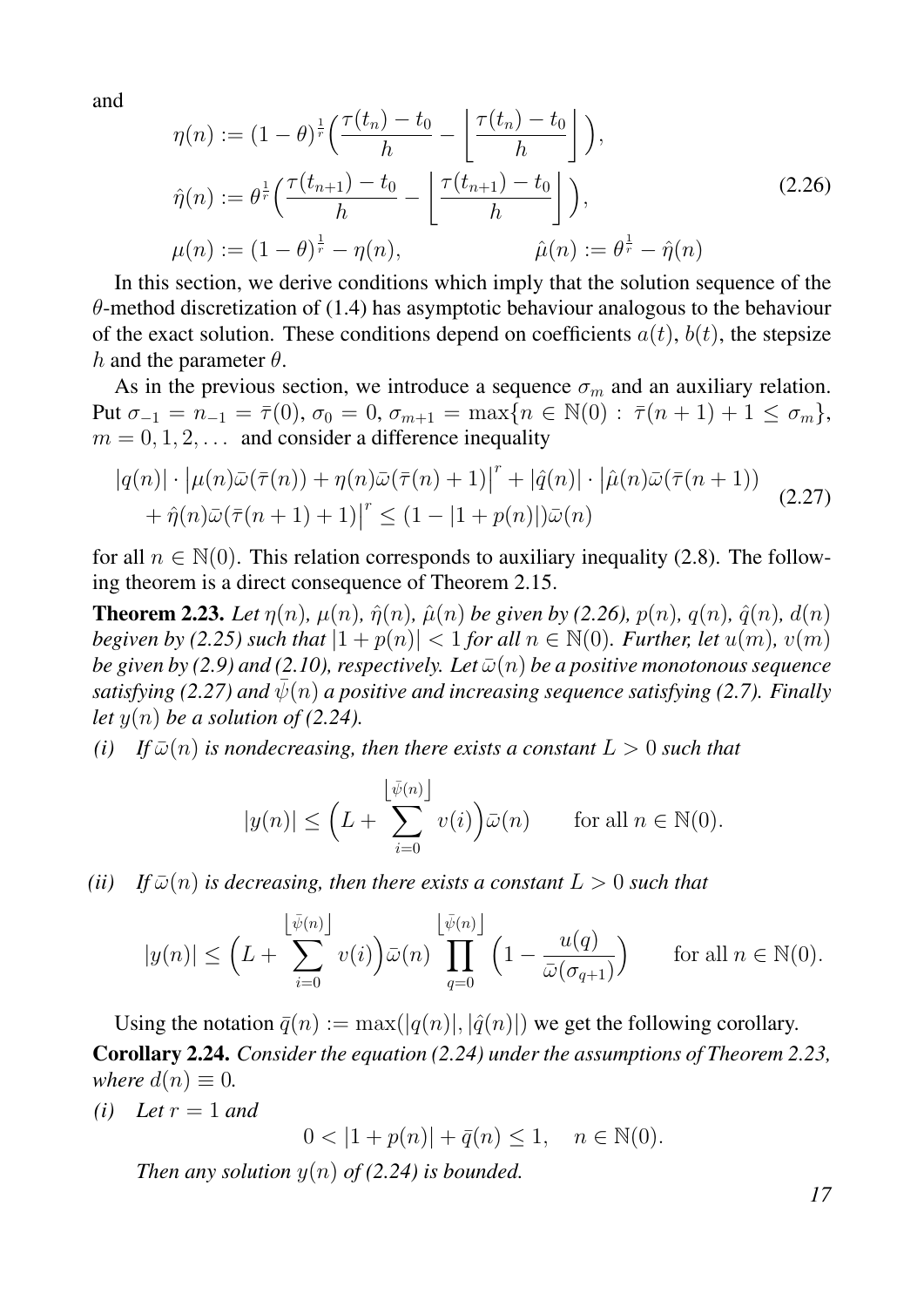*(ii)* Let  $0 < r < 1$ . Assume that there exists an arbitrary  $K \geq 0$  such that

$$
0 < \frac{\bar{q}(n)}{1 - |1 + p(n)|} \le K, \quad n \in \mathbb{N}(0).
$$

*Then any solution*  $y(n)$  *of* [\(2.24\)](#page-15-3) *is bounded.* 

<span id="page-17-4"></span>Example 2.25. We consider the sublinear differential equation

<span id="page-17-1"></span>
$$
x'(t) = ax(t) + b|x(\tau(t))|^{r} \operatorname{sgn} x(\tau(t)), \qquad t \ge t_0, \ 0 < r < 1,\tag{2.28}
$$

where  $a < 0, b \neq 0$  are real constants. By Corollary [2.6](#page-7-1) (ii), any solution  $x(t)$  of [\(2.28\)](#page-17-1) is bounded.

Now we describe the asymptotic estimate of solutions of the corresponding  $\theta$ -method discretization [\(2.24\)](#page-15-3), where  $p(n) \equiv \frac{ha}{1-\theta ha}$ ,  $q(n) = \hat{q}(n) \equiv \frac{hb}{1-\theta ha}$  and  $\eta(n)$ ,  $\mu(n), \hat{\eta}(n), \hat{\mu}(n)$  are given by [\(2.26\)](#page-16-0). By Corollary [2.24](#page-16-3) (with  $K = \frac{h|b|}{|1-\theta ba| - |1+\theta|}$  $\frac{h|0|}{|1-\theta ha| - |1+(1-\theta)ha|},$ the solution  $y(n)$  is bounded if  $|1 + \frac{ha}{1-\theta ha}| < 1$  and b is arbitrary.

#### <span id="page-17-0"></span>2.6 STABILITY ANALYSIS OF THE  $\theta$ -METHOD FOR THE SUBLINEAR EQUATION

The aim of this section is to analyse the stability of the numerical method originating from the  $\theta$ -method discretization of [\(1.4\)](#page-5-0). This analysis substantially utilizes qualitative properties of studied differential equations and their discretizations (from related papers we refer to  $[25]$ ,  $[26]$ ,  $[36]$  and  $[38]$ ).

We consider the test equation

<span id="page-17-2"></span>
$$
x'(t) = ax(t) + b|x(\tau(t))|^{r} \operatorname{sgn} x(\tau(t)), \quad t \ge t_0, \ 0 < r < 1,\tag{2.29}
$$

where  $a, b \in \mathbb{R}$ ,  $a, b \neq 0$ , and its  $\theta$ -method discretization

<span id="page-17-3"></span>
$$
\Delta y(n) = py(n) + q\Big(\big|\mu(n)y(\overline{\tau}(n)) + \eta(n)y(\overline{\tau}(n) + 1)\big|^r \operatorname{sgn}\big(\mu(n)y(\overline{\tau}(n)) + \eta(n)y(\overline{\tau}(n) + 1)\big) + \big|\hat{\mu}(n)y(\overline{\tau}(n+1)) + \hat{\eta}(n)y(\overline{\tau}(n+1) + 1)\big|^r
$$
  
 
$$
\times \operatorname{sgn}\big(\hat{\mu}(n)y(\overline{\tau}(n+1)) + \hat{\eta}(n)y(\overline{\tau}(n+1) + 1)\big)\Big), \tag{2.30}
$$

 $n \in \mathbb{N}(0)$ , where  $0 < r < 1$ ,

<span id="page-17-5"></span>
$$
p = \frac{ha}{1 - \theta ha}, \quad q = \frac{hb}{1 - \theta ha}, \tag{2.31}
$$

 $\eta(n)$ ,  $\mu(n)$ ,  $\hat{\eta}(n)$ ,  $\hat{\mu}(n)$  are given by [\(2.26\)](#page-16-0) and  $h > 0$  is the stepsize. We do not consider the pure delayed case  $(a = 0)$  in this section.

An important theoretical question on these numerical approximations is a problem whether the numerical and exact solutions have the related asymptotic behaviour on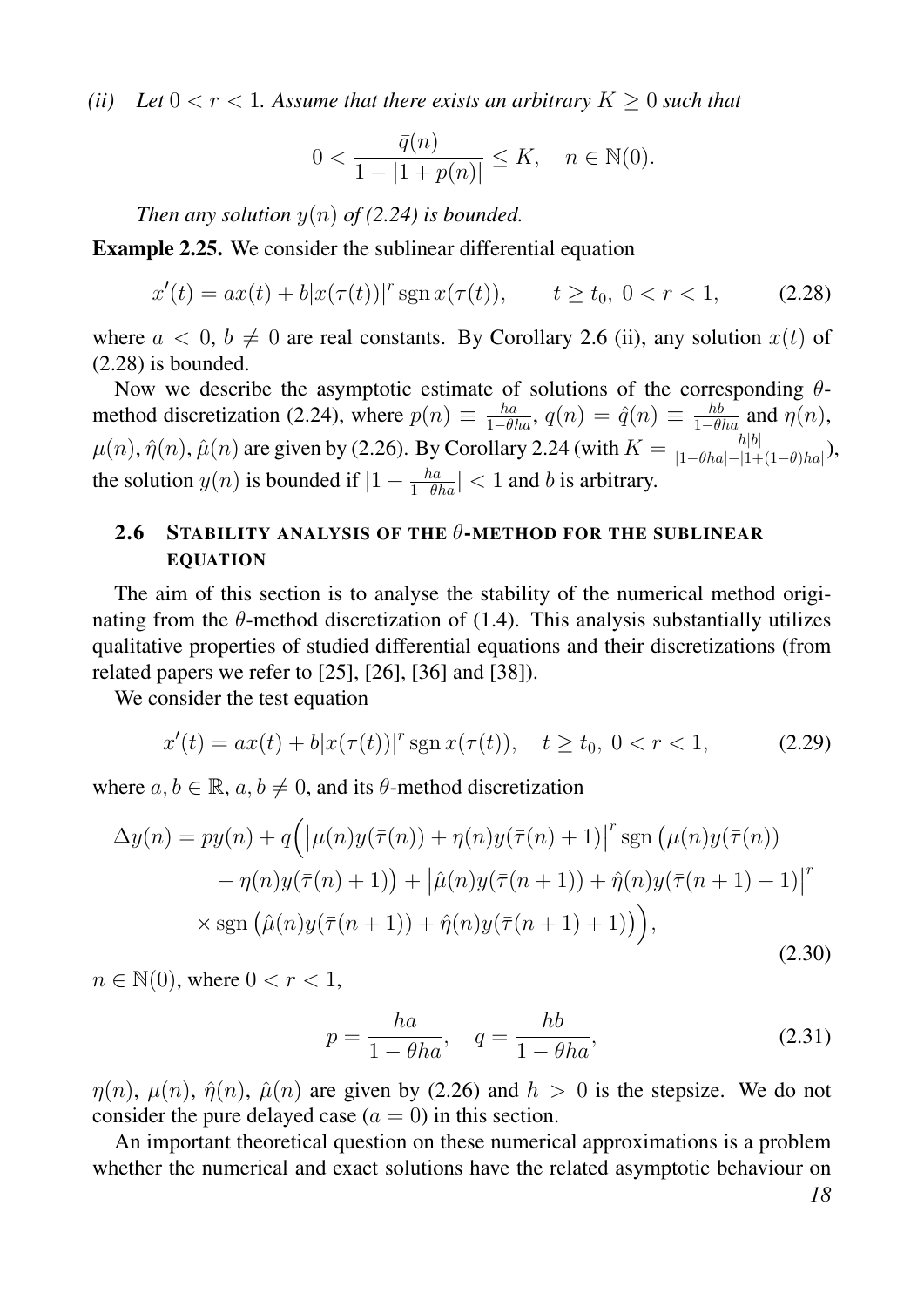the unbounded domain. More precisely, if all solutions of a given differential equation have certain asymptotic properties, then we investigate if the solutions of corresponding discretization have the same properties (regardless of the stepsize  $h$  and the delayed argument  $\tau(t)$ ). We pay a special attention to boundedness property.

Corollary [2.6](#page-7-1) (ii) implies

<span id="page-18-1"></span>**Theorem 2.26.** Let  $x(t)$  be a solution of [\(2.29\)](#page-17-2), where  $a < 0$  and  $b \neq 0$ . Then  $x(t)$  is *bounded as*  $t \to \infty$ *.* 

The following property is taken from the standard notions of stability of numerical methods for linear equations.

Definition 2.27. *The numerical method [\(2.30\)](#page-17-3) is called* stable *if any application of the method to the equation [\(2.29\)](#page-17-2), where*  $a < 0$ *, generates a numerical solution*  $y(n)$  *that is bounded for any*  $h > 0$ .

Procedures performed in Example [2.25](#page-17-4) can be summarized as follows.

<span id="page-18-3"></span>**Theorem 2.28.** Let  $y(n)$  be a solution of the  $\theta$ -method discretization [\(2.30\)](#page-17-3) with  $\eta(n)$ ,  $\mu(n)$ ,  $\hat{\eta}(n)$ ,  $\hat{\mu}(n)$  given by [\(2.26\)](#page-16-0), p, q given by [\(2.31\)](#page-17-5), where  $a, b \neq 0$  and

<span id="page-18-0"></span>
$$
0 < |1 - \theta h a| - |1 + (1 - \theta) h a|.\tag{2.32}
$$

*Then* y(n) *is bounded.*

The condition [\(2.32\)](#page-18-0) implies the following statement.

<span id="page-18-4"></span>**Theorem 2.29.** Let  $a < 0$ ,  $b \neq 0$ . The  $\theta$ -method discretization [\(2.30\)](#page-17-3) is stable if and *only if*

$$
\frac{1}{2} \le \theta \le 1.
$$

Example 2.30. Consider the initial value problem for the delay differential equation with constant coefficients

<span id="page-18-2"></span>
$$
x'(t) = -4x(t) + \sqrt{|x(t/2)|} \operatorname{sgn} x(t/2), \qquad t \ge 0, \quad x(0) = 1. \tag{2.33}
$$

By Theorem [2.26,](#page-18-1) the solution  $x(t)$  of [\(2.33\)](#page-18-2) is bounded.

Consider the  $\theta$ -method discretization obtained from [\(2.30\)](#page-17-3). We discuss the bounedness of the corresponding discretization with respect to changing  $h > 0$  and  $0 \le \theta \le$ 1. By Theorem [2.28,](#page-18-3) the solution  $y(n)$  of [\(2.30\)](#page-17-3) is bounded if the condition

<span id="page-18-5"></span>
$$
0 < 1 + 4\theta h - |1 - 4h(1 - \theta)| \tag{2.34}
$$

holds.

First we consider  $1/2 \le \theta \le 1$ , e.g.  $\theta = 0.8$ . In this case, by Theorem [2.29,](#page-18-4) the solution  $y(n)$  is bounded for all  $h > 0$  and the method [\(2.30\)](#page-17-3) is stable. The situation is illustrated by Table [2.1.](#page-19-1)

Further we assume  $0 \le \theta \le 1/2$ , e.g.  $\theta = 0.3$ . It follows from [\(2.34\)](#page-18-5) that the solution  $y(n)$  is bounded provided

$$
h < \frac{1}{2(1 - 2\theta)} = 1.25.
$$

Table [2.2](#page-19-2) demonstrate the strictness of this stepsize condition.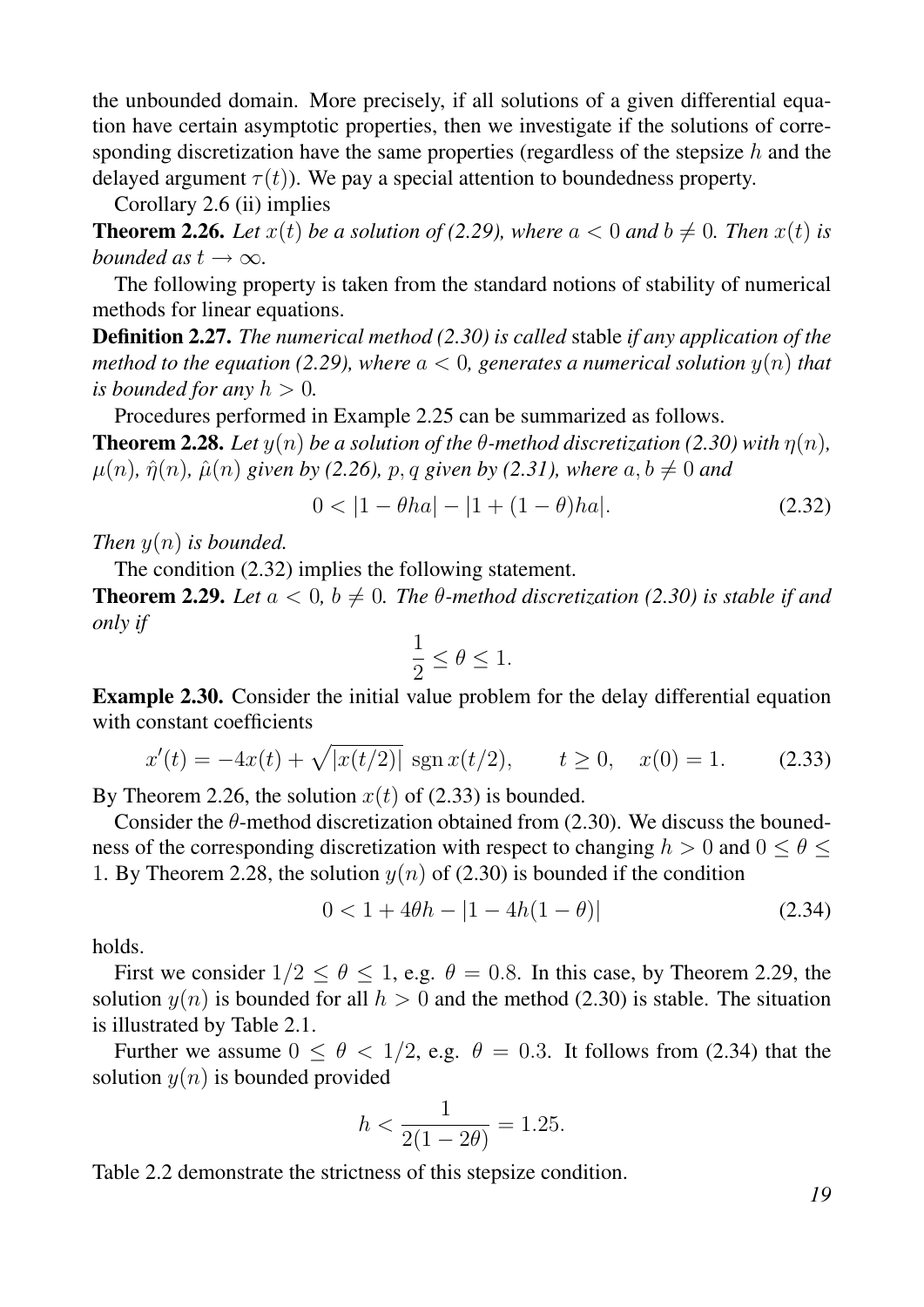| $h\backslash nh$ | 50      | 150     | 500                  | 1000    |
|------------------|---------|---------|----------------------|---------|
| 0.01             | 0.06419 | 0.06306 | 0.06267              | 0.06258 |
| 0.1              | 0.06482 | 0.06327 | $\overline{0.06273}$ | 0.06261 |
| 0.5              | 0.06787 | 0.06414 | 0.06301              | 0.06275 |
| $\mathbf{1}$     | 0.06992 | 0.06513 | 0.06321              | 0.06285 |
| 5                | 0.10704 | 0.07189 | 0.06484              | 0.06366 |
| 10               | 0.21264 | 0.08504 | 0.06626              | 0.06435 |
| 50               |         | 0.06832 | 0.11672              | 0.08539 |

<span id="page-19-1"></span>Tab. 2.1: The solution  $x(nh)$  for  $a = -4$  and  $\theta = 0.8$ 

| $h\backslash nh$ | 50         | 150        | 500        | 1000       |
|------------------|------------|------------|------------|------------|
| 0.01             | $-0.05831$ | 0.06234    | 0.06244    | $-0.06247$ |
| 0.5              | $-0.06773$ | $-0.06388$ | $-0.06203$ | 0.06226    |
| $\mathbf{1}$     | 0.09807    | $-0.06138$ | $-0.05605$ | $-0.05931$ |
| 1.24             | 0.9753     | 0.4786     | 0.09373    | $-0.02712$ |
| 1.2499           | 1.3398     | 1.3434     | 1.3666     | 1.1991     |
| 1.255            | $-0.8951$  | $-1.1907$  | 2.7191     | 11.9956    |
| 2                | $-779.004$ | $-2.857E9$ | 2.689 E32  | 1.776 E65  |

<span id="page-19-2"></span>Tab. 2.2: The solution  $x(nh)$  for  $\theta = 0.3$ 

### <span id="page-19-0"></span>3 CONCLUSION

In the Ph.D. thesis, there are presented the results concerning with the asymptotic behaviour of the nonlinear delay differential equation

$$
x'(t) = a(t)x(t) + f(t, x(\tau(t))), \qquad t \in [t_0, \infty),
$$

where the right-hand side fulfills the relation

$$
|f(t,x)| \le |b(t)| |x|^r + |g(t)|, \qquad t \in [t_0, \infty), \quad r > 0.
$$

We derived two different types of asymptotics, which depends on the sign of the function  $a(t)$  provided that the studied equation is of the sublinear type  $(0 < r < 1)$ . Asymptotic estimates of the superlinear equation  $(r > 1)$  were provided only for negative values of  $a(t)$ . Obtained results were demonstrated by several corollaries and illustrating examples.

Since the searching for an analytical solution of studied nonlinear equations turned out to be impossible, we need to discuss the numerical solution. The appropriate numerical formulae are constructed as difference equations. Consequently, the second part of the thesis is already concerned with problems of sublinear difference equations (with one or more delays). Considering these equations, main qualitative properties (especially asymptotic) were derived. Using these results we discussed the stability property of the  $\theta$ -method discretization. It was shown, that for  $\frac{1}{2} \le \theta \le 1$  this method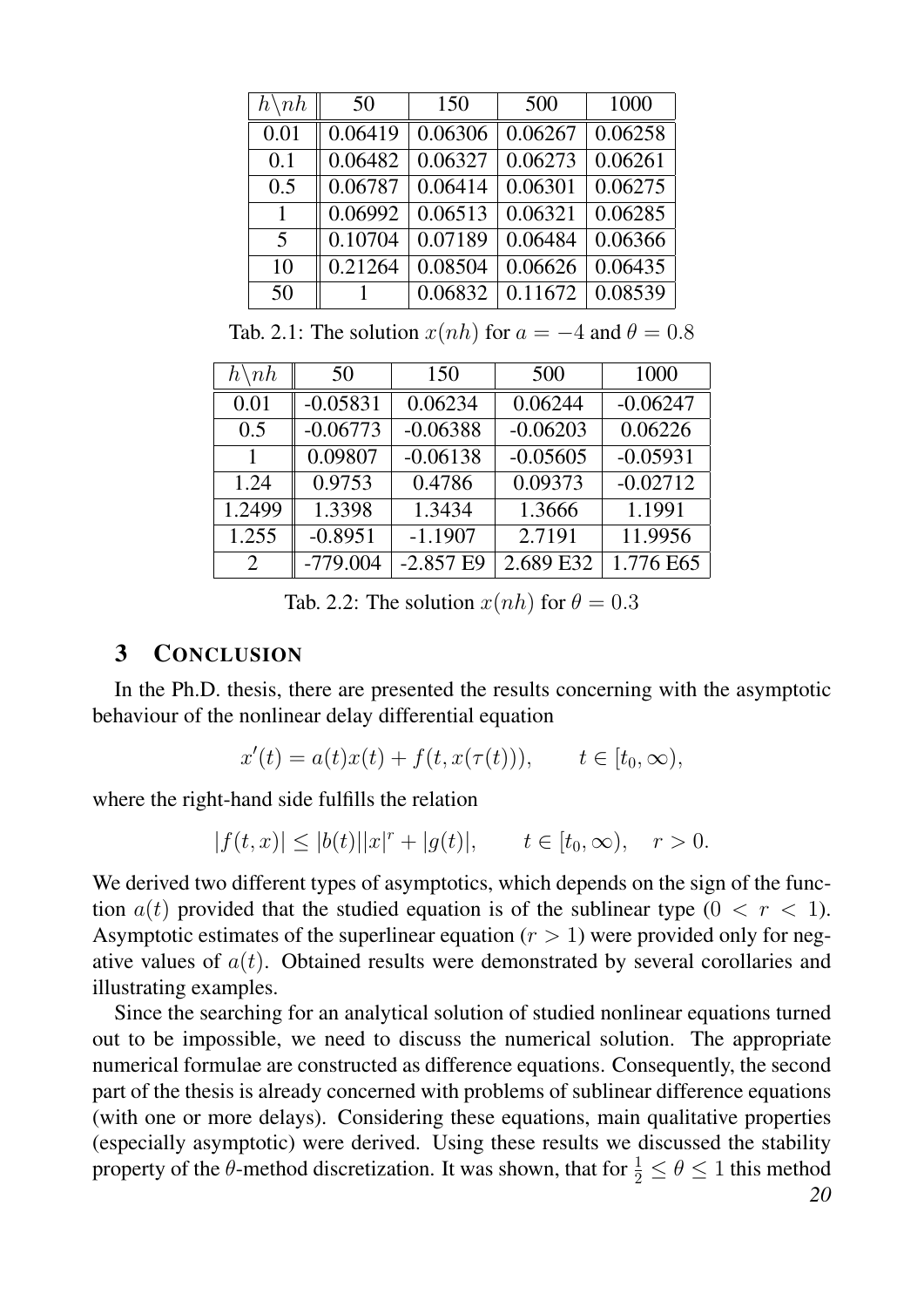is stable. Further, in several examples we compared asymptotic estimates of both exact and numerical solutions.

There are several directions, where the results obtained in this work can be further developed. It can be useful to focus on improvement of some asymptotic estimates. Some numerical experiments indicate that some of these estimates can be improved. Another development may consist in considering the corresponding differential equations of neutral type. Finally, obtained results for differential and difference equations can be unified and generalized in the frame of the time scale theory.

#### <span id="page-20-0"></span>REFERENCES CITED IN THE FULL VERSION OF THE PH.D. THESIS

- [1] Agarwal, R. P., Li, W. T., Pang, P. Y. H., *Asymptotic behavior of a class of nonlinear delay difference equations*, J. Difference Equ. Appl. 8 (8), 719–728, 2002.
- [2] Arino, O., Pituk, M., *More on linear differential systems with small delays*, J. Differential Equ. 170, 381–407, 2001.
- <span id="page-20-1"></span>[3] Balachandran, B., Kalmar-Nagy, T., Gilsinn, D.E., ´ *Delay differential equations: Recent advances and new directions*, Springer, 2009.
- [4] Baštinec, J., Diblík, J., Zhang, B. G., *Existence of bounded solutions of discrete delayed equations*, Proceedings of the Sixth International Conference on Difference Equations, CRC, Boca Raton, FL, 359–366, 2004.
- <span id="page-20-4"></span>[5] Bellen, A., Guglielmi, N., Torelli, L., *Asymptotic stability properties of* θ*methods for the pantograph equation*, Appl. Numer. Math. 40/2, 279–293, 1997.
- <span id="page-20-2"></span>[6] Bellen, A., Zennaro, M., *Numerical methods for delay differential equations*, Numer. Math. Sci. Comput., Oxford, 2003.
- <span id="page-20-3"></span>[7] Buhmann, M. D., Iserles, A., *Stability of the discretized pantograph differential equation*, Math. Comp. 60, 575–589, 1993.
- [8] Cermák, J., *Asymptotic bounds for linear difference systems*, Adv. Difference Equ. 2010, 14 pages. Article ID 182696, doi: 10.1155/2010/182696, 2010.
- [9] Cermák, J., *The asymptotics of solutions for a class of delay differential equations*, Rocky Mountain J. Mathematics 33, 775–786, 2003.
- <span id="page-20-6"></span>[10] Čermák, J., Dvořáková, S., *Asymptotic estimation for some nonlinear delay differential equations*, Results in Math. 51, 201–213, 2008.
- <span id="page-20-7"></span>[11] Cermák, J., Dvořáková, S., *Boundedness and asymptotic properties of solutions of some linear ans sublinear delay difference equations*, Appl. Math. Lett., submitted.
- <span id="page-20-5"></span>[12] Čermák, J., Jánský, J., *On the asymptotics of the trapezoidal rule for the pantograph equation*, Math. Comp. 78, 2107–2126, 2009.
- [13] Diblik, J., *Asymptotic representation of solutions of equation*  $\dot{y}(t)$  =  $\beta(t)[y(t) - y(t - \tau(t))]$ , J. Math. Anal. Appl. 217, 200–215, 1998.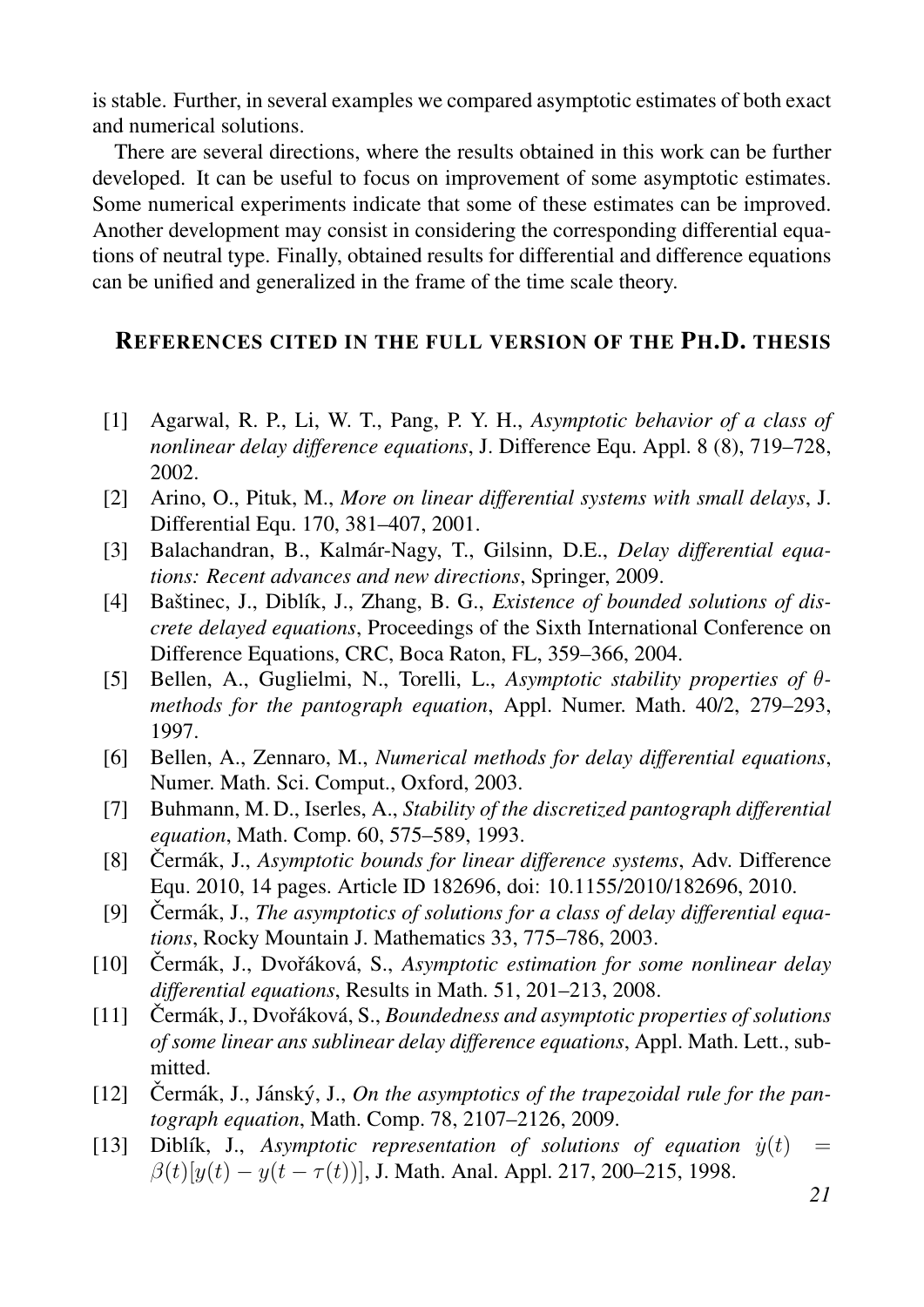- [14] Diblík, J., *Asymptotic convergence criteria of solutions of delayed functional differential equations*, J. Math. Anal. Appl. 274, 349–373, 2002.
- <span id="page-21-10"></span>[15] Dvořáková, S., *On the asymptotics of superlinear differential equations with*  $a$  *delayed argument*, Stud. Univ.  $\check{Z}$ ilina 20, 31–38, 2006.
- [16] Elaydi, S. N., *An Introduction to Difference Equations*, third ed., Undergraduate Texts in Mathematics, Springer, New York, 2005.
- <span id="page-21-0"></span>[17] Erneux, T., *Applied delay differential equations*, Surveys and tutorials in the applied mathematical sciences, Springer, 2009.
- <span id="page-21-8"></span>[18] Feldstein, A., Liu, Y., *On neutral functional differential equations with variable delays*, Proc. of Cam. Phil. Soc. 124, 371–384, 1998.
- <span id="page-21-4"></span>[19] Guglielmi, N., *On the qualitative behaviour of numerical methods for delay differential equations of neutral type. A case study:* θ*-methods*, Theory Comput. Math. 3, 175–184, 2000.
- <span id="page-21-5"></span>[20] Guglielmi, N., Zennaro M., *Stability of one-leg* θ*-methods for the variable coefficient pantograph equation*, IMA J. Numer. Anal. 23, 421–438, 2003.
- [21] Chen, M. P., Liu, B., *Asymptotic behavior of solutions of first order nonlinear delay difference equations*, Comput. Math. Appl. 32 (4), 9–13, 1996.
- [22] Iserles, A., *On the generalized pantograph functional-differential equation*, European J. Appl. Math. 4, 1–38, 1993.
- <span id="page-21-2"></span>[23] Iserles, A., *Numerical analysis of delay differential equations with variable delays*, Ann. Numer. Math. 1, 133–152, 1994.
- <span id="page-21-3"></span>[24] Iserles, A., *Exact and discretized stability of the pantograph equation*, Appl. Numer. Math. 24, 295–308, 1997.
- <span id="page-21-11"></span>[25] Jiaoxun, K., Yuhao, C., *Stability of Numerical Methods for Delay Differential Equations*, Science press, Science press USA Inc, China, 2005.
- <span id="page-21-12"></span>[26] Jiu-zhen, L., Shen-shan, Q., Ming-zhu, L., *The stability of* θ*-methods for pantograph delay differential equations*, Num. Math. 5, 80–85, 1996.
- <span id="page-21-1"></span>[27] Kolmanovskii, V., Myshkis, A., *Introduction to the Theory and Applications of Functional Differential Equations*, Mathematics and its Applications, Kluwer Academic Publishers, 1999.
- [28] Kovácsvölgyi, I., *The asymptotic stability of difference equations*, Appl. Math. Lett. 13, 1–6, 2000.
- <span id="page-21-9"></span>[29] Kuczma, M., Choczewski, B., Ger, R., *Iterative Functional Equations*, Encyclopedia of Mathematics and its Applications, Cambridge University Press, 1990.
- [30] Kuruklis, S. A., *The asymptotic stability of*  $x_{n+1} ax_n + bx_{n-k} = 0$ , J. Math. Anal. Appl. 188, 719–731, 1994.
- <span id="page-21-7"></span>[31] Kružíková, S., Metoda nekonečných řad pro diferenciální rovnice s propor*cionálním zpožděním*, Sborník z 14. semináře Moderní matematické metody v inženýrství, 116–120, 2005.
- <span id="page-21-6"></span>[32] Li, D. S., Liu, M. Z., *Asymptotic stability properties of* θ*-methods for the multipantograph delay differential equation*, J. Comput. Math. 22, 381–388, 2004.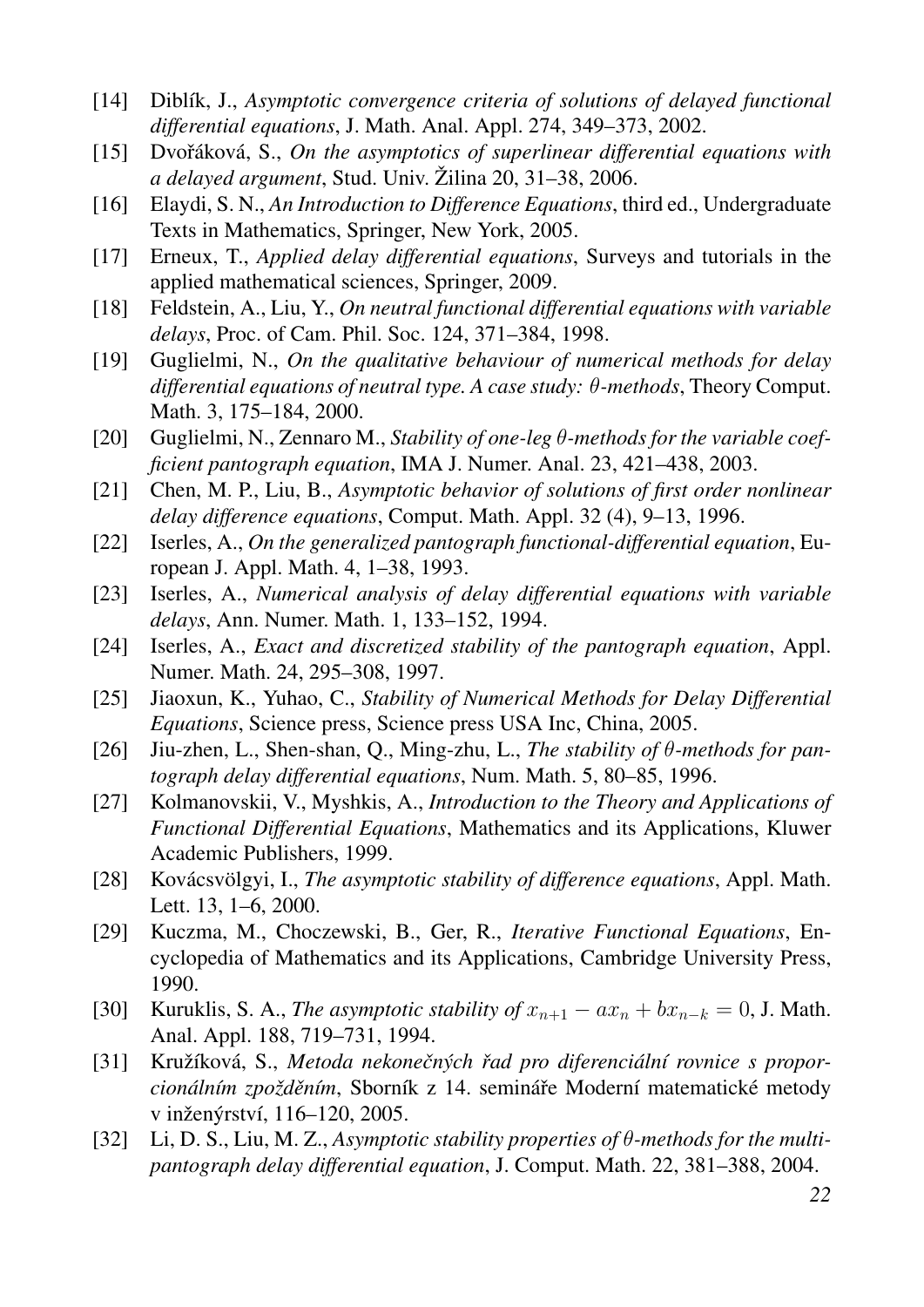- [33] Lim, E. B, *Asymptotic behavior of solutions of the functional differential equation*  $x'(t) = Ax(\lambda t) + Bx(t), \lambda > 0$ , J. Math. Anal. Appl. 55, 794–808, 1976.
- [34] Liu, Y., *Asymptotic behaviour of functional-differential equations with proportional time delays*, European J. Appl. Math. 7, 11–30, 1996.
- <span id="page-22-1"></span>[35] Liu, Y., *Numerical investigation of the pantograph equation*, Appl. Numer. Math. 24, 309–317, 1997.
- <span id="page-22-5"></span>[36] Liu, M. Z.,Yang, Z. W., Hu, G. D., *Asymptotic stability of numerical methods with constant stepsize for pantograph equation*, Num. Math. 45, 743–759, 2005.
- <span id="page-22-2"></span>[37] Liu, M. Z.,Yang, Z. W., Xu, Y., *The stability of modified Runge-Kutta methods for the pantograph equation*, Math. Comp. 75, 1201–1215, 2006.
- <span id="page-22-6"></span>[38] Liz, E., Ferreiro, J. B., *A note on the global stability of generalized difference equations*, Appl. Math. Lett. 15, 655–659, 2002.
- [39] Makay, G., Terjéki, J., *On the asymptotic behavior of the pantograph equations*, Electron. J. Qual. Theory Differ. Equ. 2, 1–12, 1998 (electronic).
- <span id="page-22-0"></span>[40] Marušiak, P., Olach, R., *Funkcionálne diferenciálne rovnice*, Žilinská univerzita v Žilině, 2000.
- [41] Ockendon, J. R., Tayler, A. B., *The dynamics of a current collection system for an electric locomotive*, Proc. Roy. Soc. Lond. 322, 447–468, 1971.
- [42] Pandolfi, L., *Some observations on the asymptotic behaviour of the solutions of the equation*  $x'(t) = A(t)x(\lambda t) + B(t)x(t), \lambda > 0$ , J. Math. Anal. Appl. 67, 483–489, 1979.
- <span id="page-22-3"></span>[43] Sezer, M., Dascioğlu, A., A *Taylor method for numerical solution of generalized pantograph equations with linear functional argument*, J. Comput. Appl. Math. 200, 217–225, 2007.
- <span id="page-22-4"></span>[44] Xu, Y., Liu, M. Z., *H-stability of linear* θ*-method with general variable stepsize for system of pantograph equations with two delay terms*, Appl. Math. Comp. 156, 817–829, 2004.
- [45] Zhang, B. G., *Asymptotic behavior of solutions of certain difference equations*, Appl. Math. Lett. 13, 13–18, 2000.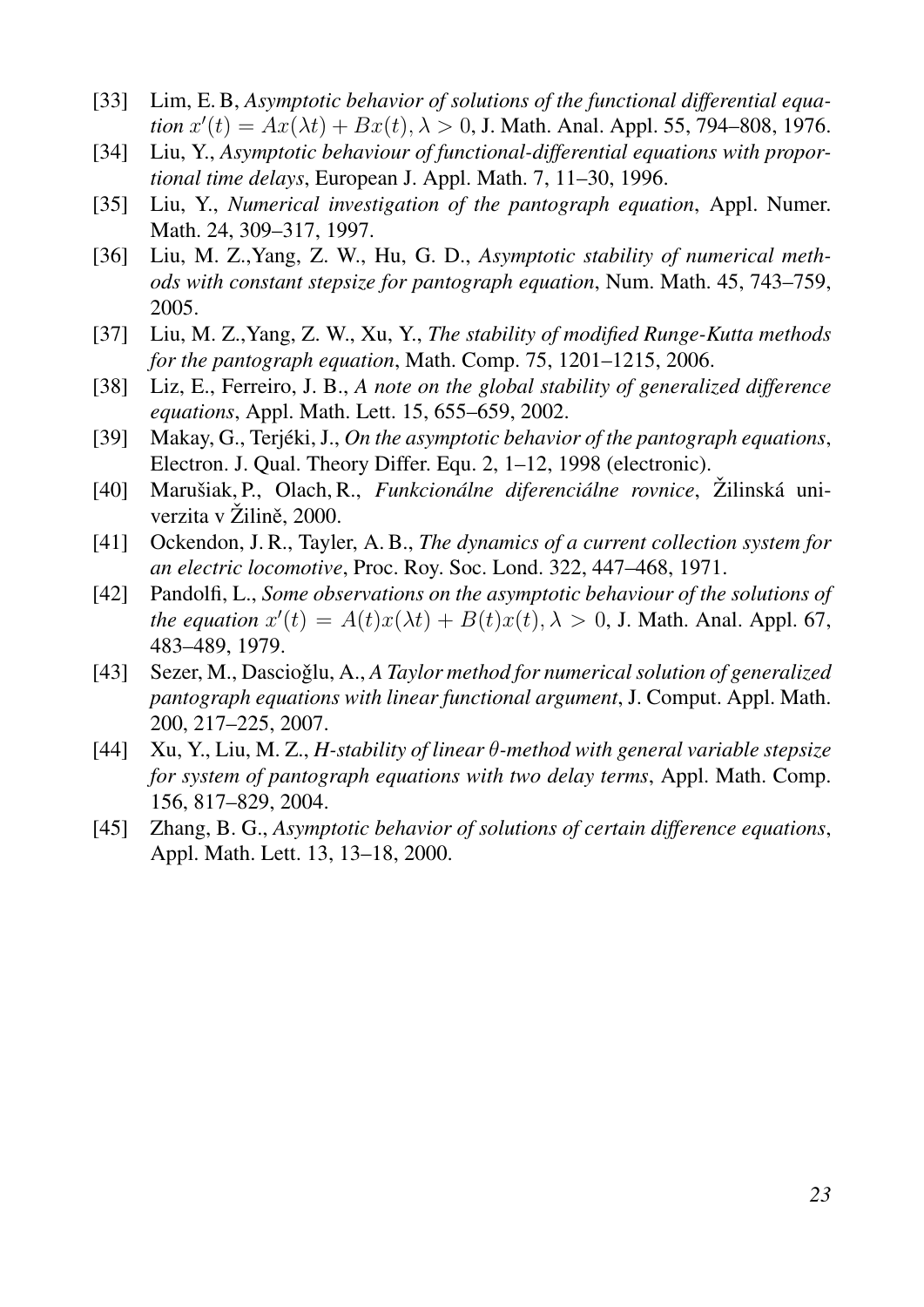# AUTOROVO CV

## A. Osobní údaie:

| Jméno a příjmení:                                | Stanislava Dvořáková         |
|--------------------------------------------------|------------------------------|
| Rodné příjmení:                                  | Kružíková                    |
| Datum a místo narození: 31. května 1981, Jihlava |                              |
| Stav:                                            | vdaná                        |
| Bydliště:                                        | Střítež 156, Střítež, 588 11 |
| e-mail:                                          | stanislava.dvorakova@vspj.cz |

## B. Dosažené vzdělání:

2005 – 2011 Doktorské studium — Fakulta strojního inženýrství, VUT v Brně.

- Obor: *Matematické inženýrství*
- Téma disertační práce: *Kvalitativní a numerická analýza nelineárních diferenciálních rovnic se zpožděním.*
- 1999 -- 2005 Magisterské studium Fakulta strojního inženýrství, VUT v Brně.
	- Obor: *Matematické inženýrství*
	- Diplomová práce: *Variační modely materiálů s mikrostrukturou*
	- Státní závěrečná zkouška prospěla s vyznamenáním.
- 1996 1999 Střední průmysová škola Jihlava
	- Obor: *Elektronické počítačové systémy*.
- C. Praxe: pedagogicka´
- 2006 pedagogický pracovník na Vysoké škole polytechnické Jihlava Matematika I, Matematika II, Základy lineární algebry, Pravděpodobnost a statistika, Statistické metody, Databázové systémy pro ekonomy.

2004 – 2006 vedení cvičení na Fakultě strojního inženýrství VUT v Brně: Matematika III, Numerické metody I.

# D. Seznam autorových publikací:

# Publikace související s tématem disertace

- Kružíková, S., Metoda nekonečných řad pro diferenciální rovnice s proporcio*nálním zpožděním*, Sborník ze 14. semináře Moderní matematické metody v inženýrství, Ostrava, 116-120, 2005.
- Cermák, J., Dvořáková, S., Asymptotic estimation for some nonlinear delay dif*ferential equations*, Results in Math. 51, 201-213, 2008.
- Cermák, J., Dvořáková, S., *Boundedness and asymptotic properties of solutions of some linear ans sublinear delay difference equations*, Appl. Math. Lett., submitted.
- Dvořáková, S., *On the asymptotics of superlinear differential equations with a delayed argument*, Studies of the University of Žilina 20, 31-38, 2006.